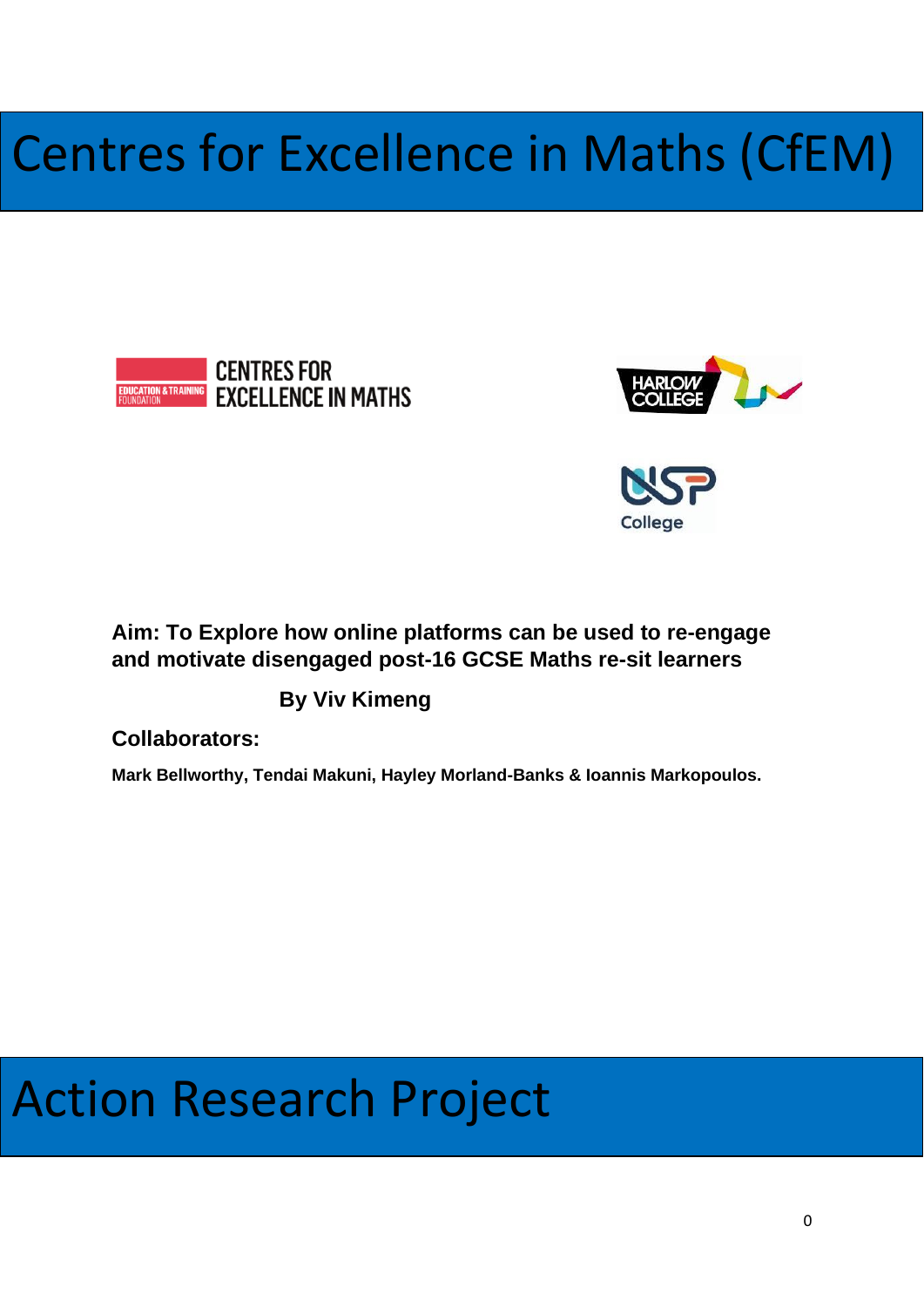# **Contents**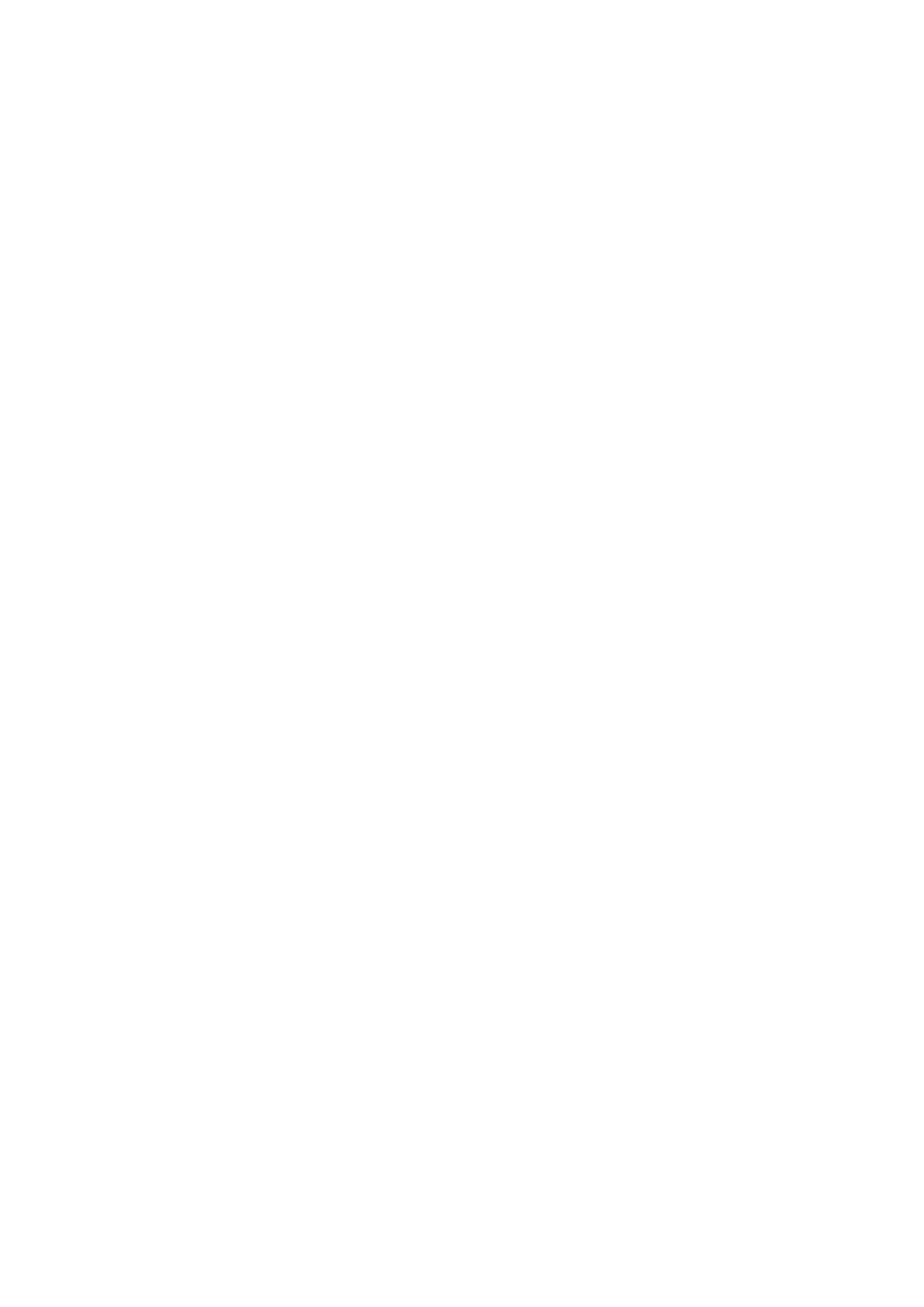# <span id="page-3-0"></span>Abstract

The purpose of this action research was to explore the effect of using technology in the online teaching and learning of mathematics for GCSE resit learners with the aim of re-engaging and motivating disengaged post-16 FE learners in the learning of mathematics. The action research involved the author and four teacher researchers. The data was collected using various tools: pre-and post-test surveys, interviews, and measurements – number of questions a learner completed on an online platform. The findings through interviews revealed that technology can play a positive role in engaging learners by providing real-time feedback to students. The interviews also supported the statement from the teachers that real-time feedback was beneficial to learners. The study concluded that learners who answered 250 or more questions online had higher chances of achieving a grade 4+. The findings of the study have further provided some insight into how to efficiently use digital platform by teachers in online mathematics delivery.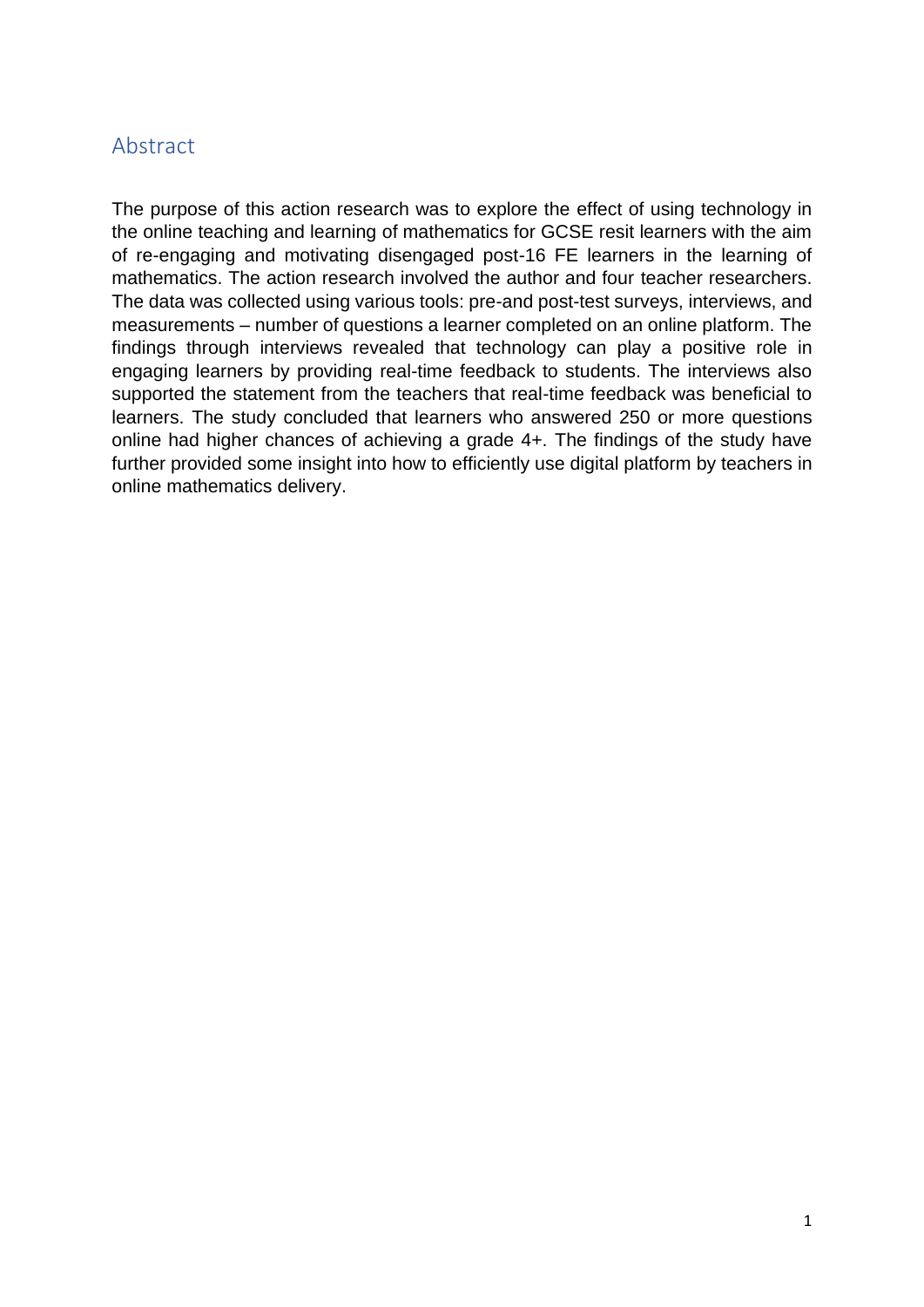# <span id="page-4-0"></span>About CfEM

Centres for Excellence in Maths (CfEM) is a five-year national improvement programme aimed at delivering sustained improvements in maths outcomes for 16– 19-year-olds, up to Level 2, in post-16 settings.

Funded by the Department for Education and delivered by the Education and Training Foundation, the programme is exploring what works for teachers and students, embedding related CPD and good practice, and building networks of maths professionals in colleges.

The DfE created 21 Centres for Excellence in Mathematics (CfEM) in England to research ways of delivering a step change, thus improving the above learner attainment. Harlow College is one of the 21 CfEM and is trialing innovative approaches in carrying out this task. Harlow College has succeeded in recruiting 14 network partners including FE colleges and Sixth Form Colleges who are teaching post-16 GCSE re-sit Maths, so that we can work collaboratively to achieve greater success.

GCSE maths resit learners are learners who have failed GCSE Maths at least once and are required to resit GCSE by a Government Law that was passed 2nd of July 2014. As a result, all FE Colleges and Sixth Form Colleges are doing all they can to help these learners to achieve the desired grade 4+. Since the law in 2014, the FE maths GCSE resit results nationally have been around 18 to 20% pass rate.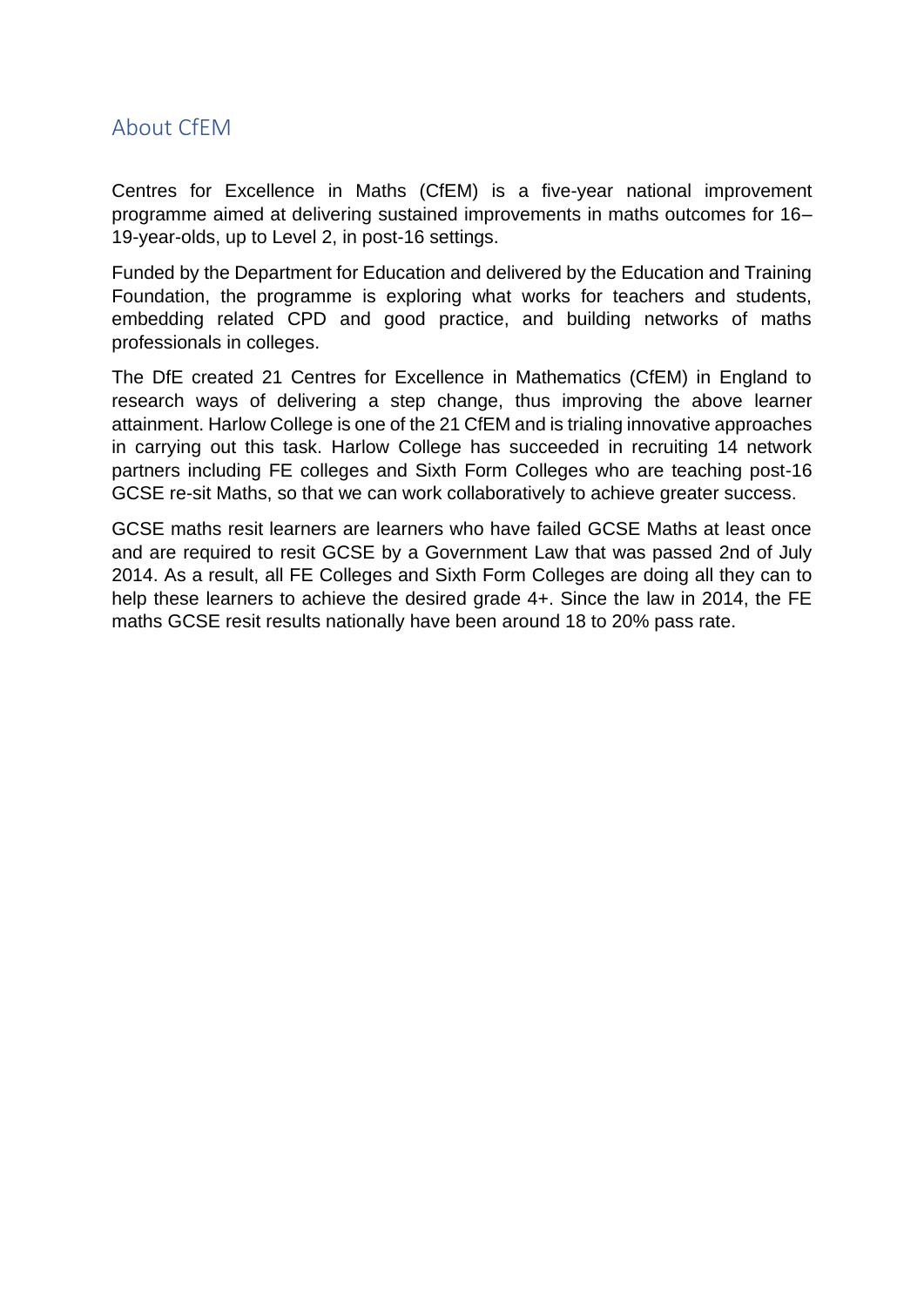# <span id="page-5-0"></span>Introduction

In colleges, as exemplified by Bellamy (2017), the situation is one where learner feelings are of fear, anxiety, and anger towards mathematics due to their previous failure and previous experiences of maths lessons. The pedagogic approaches used are often only transmission and didactic, requiring learners to memorise most of the content.

At Harlow, one of the CfEM centres for example, the grade 4+ pass rate is just above 35% due to the new teaching approaches that we have introduced which is more of a dialogic approach and are still working on the approach to perfect it. We are also trialling other strategies such as effective questioning techniques. However, about 30% of learners who had previously achieved a grade 3 are achieving a grade 2 or below in their beginning-of-year assessment and it seems as though we are unteaching the learners, but we believe that this is due to the gap between the end of their last lessons at school and the time they start at college during which they forget the skills learnt at school, so when they start with us they are no longer working at grade 3. This is illustrated from their diagnostic assessment at college where most learners with grade 3, achieve entry level 3 or less. During in-class assessment most say that they no longer remember.

For this action research, Harlow College worked in collaboration with USP College on an Action Research, to find out the impact of the use of Technology in engaging 16– 19-year-old maths learners.

It is an acknowledged fact across the Further Education sector that learners forced to retake their GCSEs at college can find it difficult to engage, many would have failed maths multiple times and, as a result, they arrive at college with negative attitudes and fixed mindsets about maths. Digital technology, on the other hand, is intrinsic in young people's lives, and provides the potential to re-engage learners and help give them that push towards a grade 4.

At the same time, in the wake of the coronavirus, schools and colleges across the globe have closed and remained closed as instructed by the government. As a result, teachers are suddenly faced with the challenge of how to continue their students' education. Whilst this might seem a daunting task, there are several ways teachers can utilise the technology and resources already available to support online learning and ensure students still receive a quality education. It is important to note that there is no 'one size fits all' when it comes to learning. Different groups have different priorities and the resources that should be used are context dependent. There are also special considerations to think about for students with Special Educational Needs and Disabilities (SEND), and for students who might not have access to high-speed broadband.

Within this climate we will use different forms of technology to make teaching and learning more effective thereby engaging learners both with their teachers and some independent learning. If students are engaged in their learning, there is likely to be a retention of knowledge. Different forms of technology can be used to experiment with and decide what works best for students in terms of retaining their knowledge.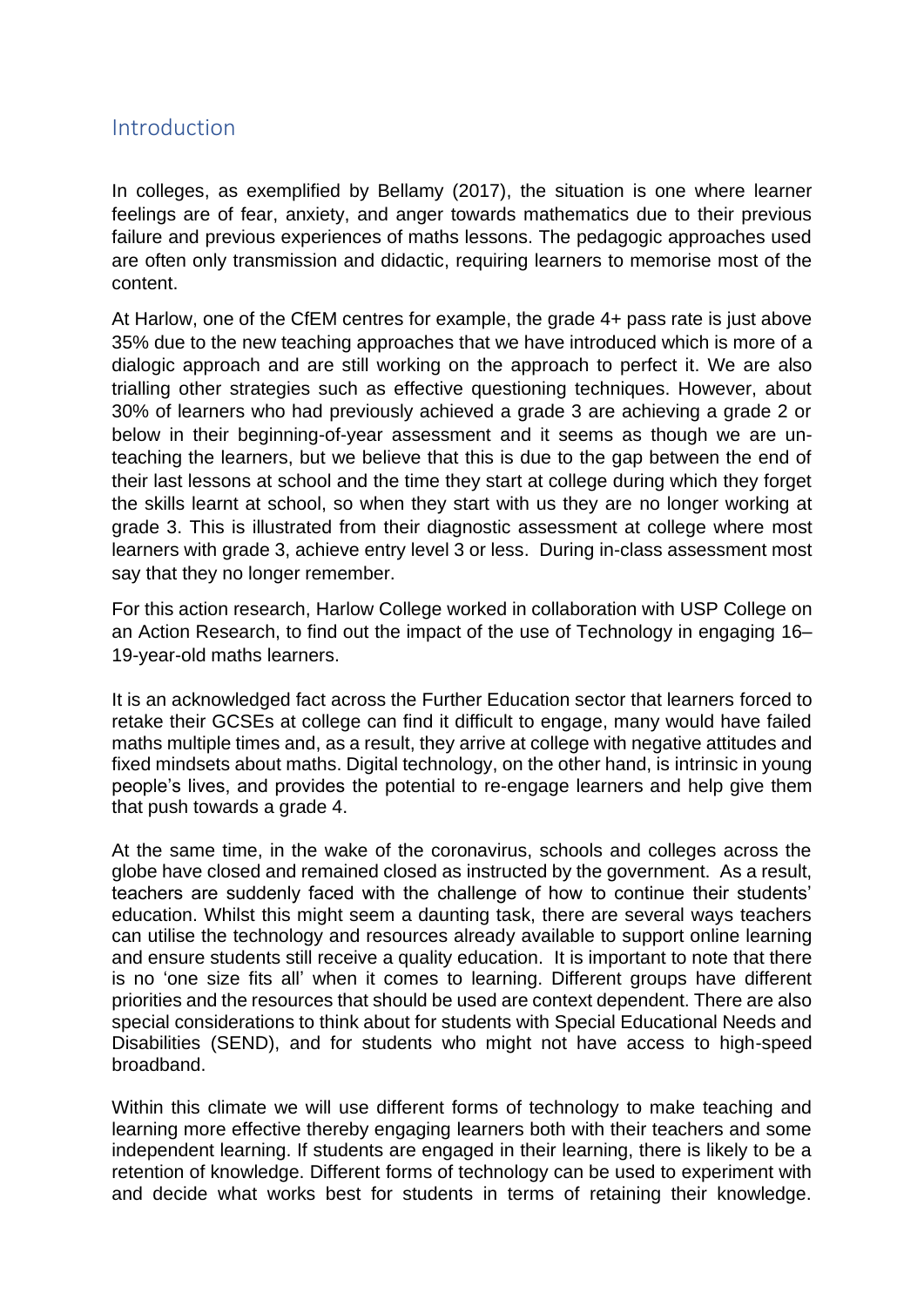Learners learn in different ways due to different learning styles and abilities. Technology provides great opportunities for making learning more effective for everyone with different needs through access to multimedia resources and instant feedback. For example, by using Blutick learners can learn at their own pace, review difficult concepts, or skip ahead if they need to. Moreover, technology can provide more opportunities for struggling or disabled learners.

National success rates are low and although the success rates at Harlow College have been consistently and significantly higher than the national rate, we continue to look for ways to improve upon our previous rate. Every year we set targets in our QIP of 10% higher than the previous year. By increasing learner engagement through technology, we aim to improve attainment levels at grade 4+. A Grade 4+ maths qualification is important economically as it affects available job roles, employability, social mobility, life chances etc. By using technology which learners already use regularly, for example mobile phones, learners have the opportunity to engage with maths more regularly outside the classroom and hence gain the skills they will need to achieve a grade 4. Technology could help in the learning and teaching of maths as teachers can focus more on the content rather than managing behaviour which is often the case.

A wide variety of apps or online resources (platforms) are available to enhance traditional ways of teaching and to keep students engaged. The focus could be on either Blutick or Century or both. Both Blutick and Century are AI powered learning solutions which cover full curriculum and give immediate intelligent feedback to learners when they make a mistake just like having their own personal tutor, thereby helping them during independent learning. Homework and classwork can be set easily, are marked automatically and teachers get detailed feedback on the students' progress, hence saving valuable time. This saved time can be used to work with students who are struggling on a 1:1 basis, to address individual gaps in knowledge. Most importantly, having virtual learning environments enhances collaboration and knowledge sharing between teachers.

During the Covid-19 pandemic, we embraced 100% online teaching, to reduce the spread of the virus. New students were seen face to face at induction during which they were signed up for the online teaching and learning as well as meeting their teachers. With the restrictions relaxed, we are now reviewing this approach and are likely to go back face to face 100%.

# <span id="page-6-0"></span>Background

Harlow College has 1300 learners 16-18 years of age studying maths ranging from E3 to L2 FS or GCSE re-sit, and a further 300 Apprentices studying maths as part of their course framework. Harlow College decided to enrol learners with a grade 3 onto the GCSE resit programme, and learners with a grade 2 on functional skills level 2 whilst those with grade 1 are enrolled onto FS level 1. On the other hand, all maths students at USP are enrolled directly onto GCSE re-sit programme irrespective of the grade they start with. Each college meeting the government requirement in different ways.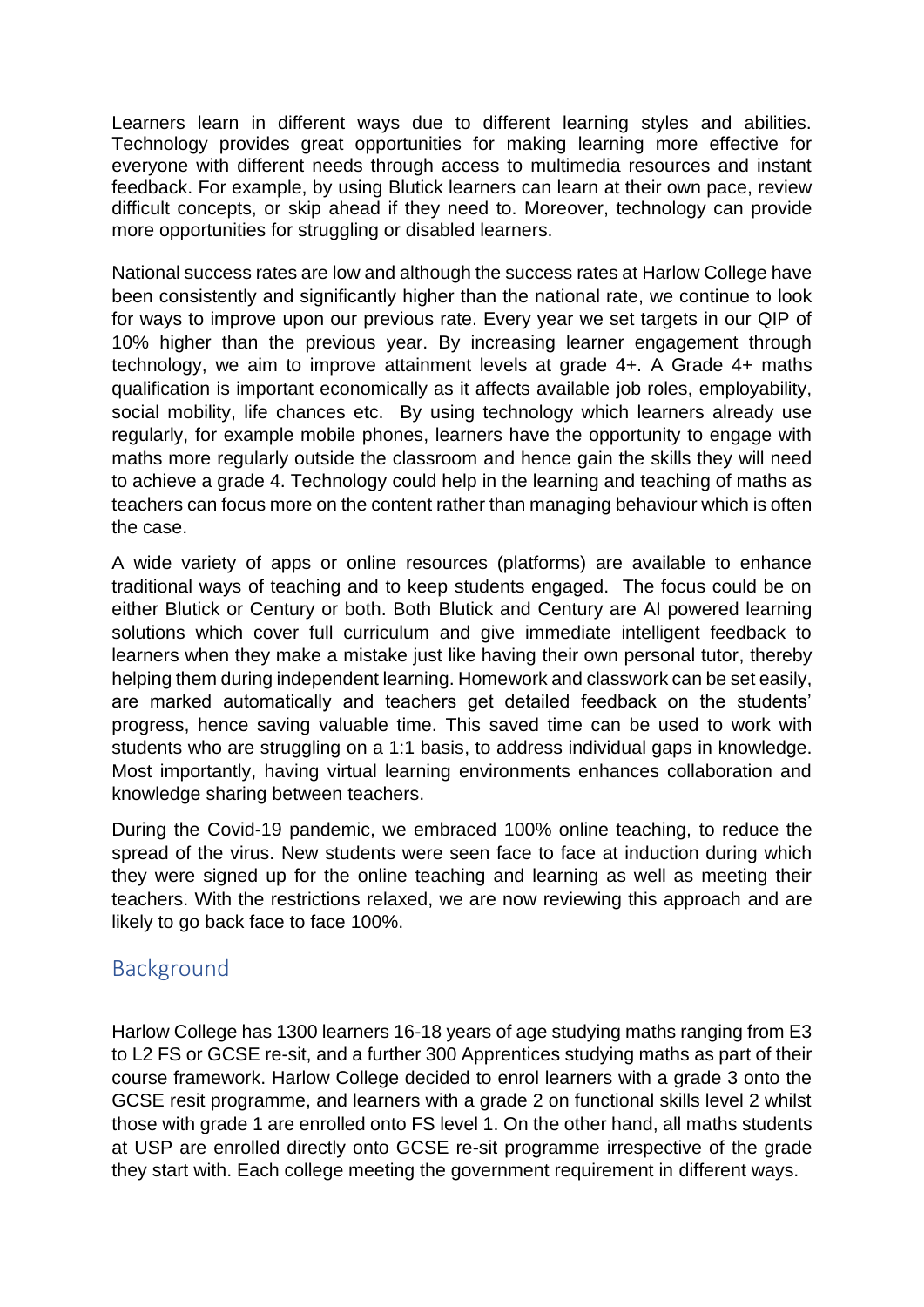As acknowledged, young adults joining colleges from schools are disengaged due to negative attitudes towards learning maths at school, caused by multiple factors, including negative prior experiences with learning, peer pressure and lack of confidence, Education and Training Foundation, (2014). These issues are not limited to Harlow and USP College but are a country wide problem.

Learner outcomes in GCSE maths resits in FE sector are of importance to all colleges and society to ensure that the UK workforce has sufficient quantitative skills for an increasingly data-driven and technology-rich future. The national achievement rate of grade 9 – 4 or A\*-C in Maths of all secondary schools in England is about 40% and the pass rate of post 16-18 GCSE maths re-sit within the FE sector sits at under 20%.

We note that many learners continue to experience an uninspiring mathematics lesson in which learning is limited to memorising and practising maths procedures, with little understanding of their applications, purpose or underlying concepts (Foster,2013; OFSTED, 2012), resulting in a large proportion of disaffected learners, Nardi and Steward (2003). It should be noted that negative experiences of mathematics are not limited to England. Skovsmose (2011) highlights the dominance worldwide teaching approach in which teachers demonstrate mathematical procedure to students who then complete a series of almost identical closed questions. As a result, large numbers of children and adults exhibit anxiety towards, and alienation from mathematics, which is commonly perceived by the general public as 'dull, irrelevant, useless and often harmful', Grootenboer (2013), p. 324).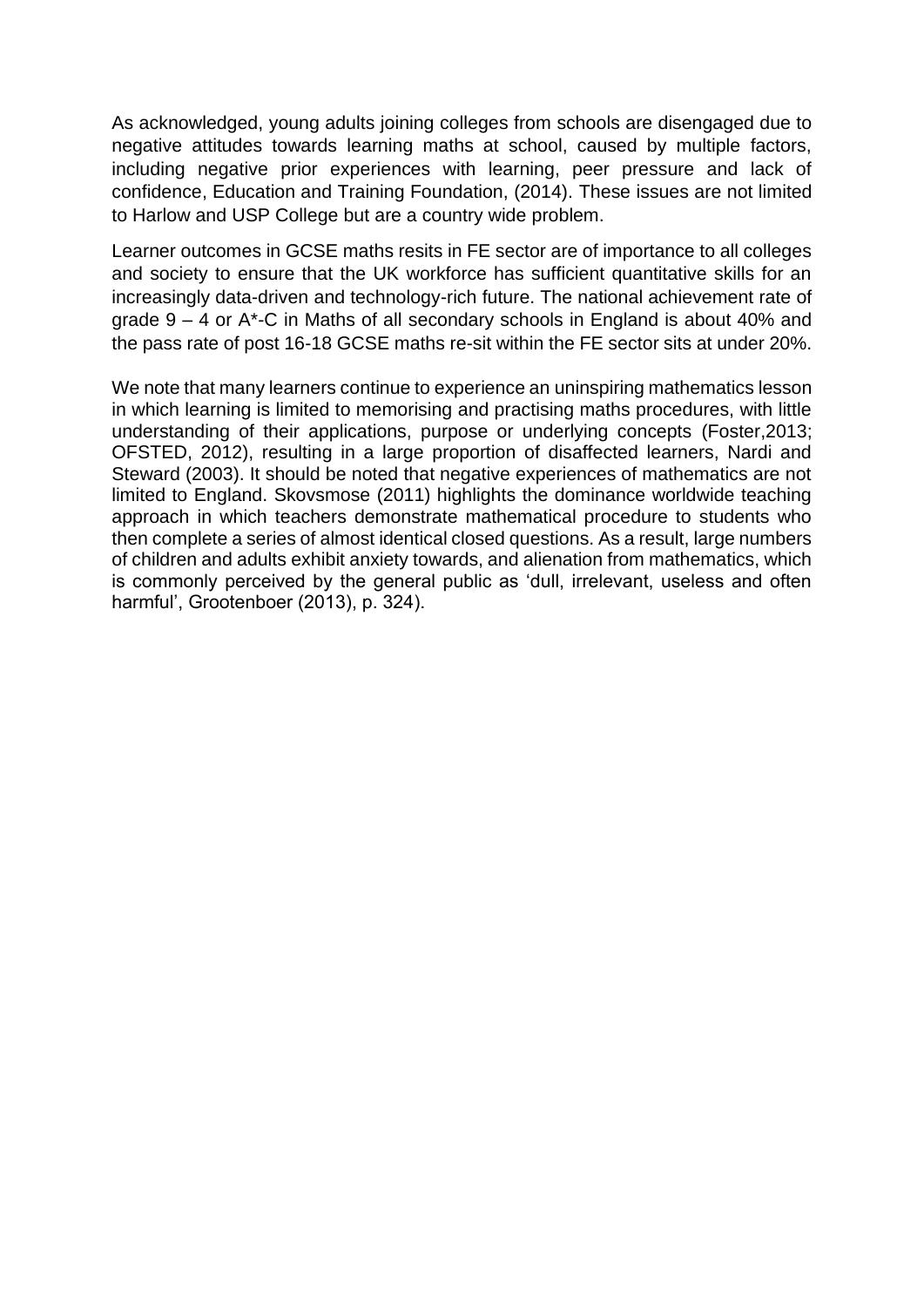# <span id="page-8-0"></span>Literature Review

This section of the report is a review on the use of technology to support better attainment of GCSE maths by post-16 learners in the FE sector. As very little is written about interventions and strategies within the FE sector, this review will explore available literature that describes the use of technology to help students with their learning of mathematics in general as skills could be transferable. However, as, we are conscious that GCSE resit learners in FE are likely to be less engaged and have more negative views of maths, we are not sure if the same interventions from school will be as effective in FE sector. In FE so far, technology is mostly used to assess students' starting points as a requirement for Ofsted and, due to challenges, it is often difficult to utilise the outcomes of these assessments results to design lessons tailored to individual learners to improve their learning and understanding. For example, Ngo and Kwon (2015), investigated the use of data to inform the starting points of students on a maths course but little is known regarding how the information is followed through in the classroom. In most cases the use of technology for initial assessment is mostly as a tick box exercise. This research therefore seeks to examine the impact of online platforms on learner engagement, motivation and improving learning once learners are already placed in their correct starting classes from the initial assessment.

There are platforms such as EEDI, Blutick and Century Tech which use artificial intelligence (AI) and provide adaptive questioning techniques such that when a student's answer is correct, the programme then generates the next question which is slightly harder building on the ability of the learner, one aim of which is to build the student's confidence. Roschelle et al. (2016) in their online mathematics homework, explore the impact and uses of technology. They used an online platform that assists students while they solve mathematics problems and concluded that building confidence and fluency is important, and the non-judgemental feedback given by the technology can provide an ideal environment for their mathematical practice. In our research we are going to use Blutick, or Century Tech or Virtual Reality because they are available in our colleges and can assist students with their learning by giving instant feedback and links to videos that explain concepts that students may still be struggling with.

Kehrer et al. (2013) in their research on the timing of feedback on homework used a very strong methodology and also reviewed 69 papers on the effectiveness of homework and had very significant results that led to a very strong conclusion that when feedback is given immediately, students learned more than when receiving the same feedback later and this is possible through the use of technological platforms. Bakker et al. (2012) explored the use of an online tool to develop proportional reasoning skills in a secondary vocational school in the Netherlands and concluded that when a 'computer tool' is used as a high-quality targeted eLearning resource, it can lead to gains in vocational mathematics. It should be noted that it is not solely the technology that enables learning, but the strategic use of the technology by effective teachers. Suh and Moyer (2007) in their research on the use of virtual and physical algebra balances found that the effective use of technology can provide positive impact on learning. LSIS Practitioner Research (2013) supported the fact that effective use of technology in sixth form, FE, HE, and vocational settings can be a quick way to assess learning and give feedback.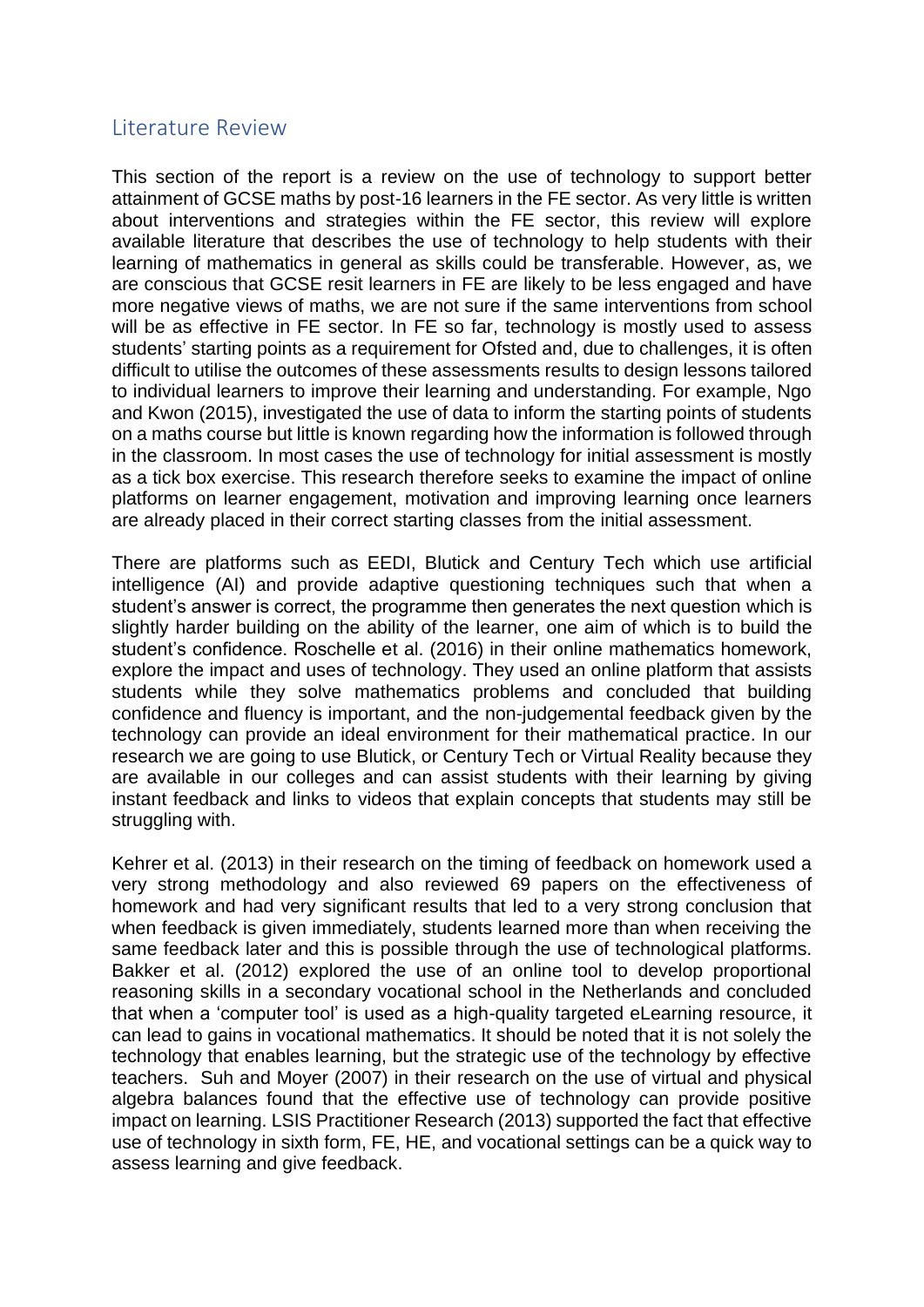Whilst it is important to embrace the benefits of online resources building upon the experience learners have had at school through the use of some platforms such as 'Mymaths', we also have to highlight the importance of ensuring that online materials are regularly updated, and that links are live (Wooller and Pearce 2013). Through the use of online platforms, maths programmes can be personalised for individual learners (Wroe 2013), offering them greater flexibility and learning tailored to their needs. Technology successfully employed by Learndirect includes the use of online interactive whiteboards; instant messaging; online communities; mobile applications and SMS; video libraries; virtual classrooms; WebEx; Webchat; and YouTube. Learn Direct in their response to the House of Commons BIS Committee inquiry into adult literacy and numeracy (2014) referred to their study that showed the positive results achieved in assisting learners to understand mathematical concepts through the use of Makaton - which utilises speech, signs and symbols to support learning.

Hodara (2013) presented a review of the extent and the quality of evidence on reforms intended to improve the 'mathematics readiness' of students entering college in the USA. The review focused on studies relating to changes in mathematics or college success, including early assessment programs in mathematics, mathematics catchup programmes, and reforms of mathematics delivery or pedagogy such as the use of technology. The evidence on computer-mediated instruction in the developmental maths classroom is very mixed, with some studies finding positive effects and others finding negative effects.

Kyriacou and Goulding (2006) conducted a systematic review of strategies to raise students' motivational effort in Key Stage 4 (KS4) mathematics. The focus of the review was on classroom-based teaching and learning strategies for KS4 and the impact on motivational effort (rather than on outcomes). One of the strategies the review focused on was innovative methods (the use of ICT). They found out that the use of a range of ICT for example, interactive white boards, videoconferencing, and software packages was motivating to learners. Distinction was made by the authors between the motivational effect of ICT as novelty and the motivating effect of ICT in a way that enhances deeper understanding of mathematics. It was concluded the use of ICT can be positive if they are implemented sensitively and effectively from using technology for diagnostic assessment at the start of the programme to classroom teaching.

In the wake of this pandemic, Harlow College decided to teach 100% through online, and so teaching staff had to be trained in the use of technology and continue to receive support as they deliver online. The training and continuous support for staff ensured that the use of technology is effective and beneficial to the learners as, according to Dick & Hollebrands, (2011), the strategic use of technology strengthens mathematics teaching and learning. The college had recognised the importance of technology in the teaching and learning and had invested in devices for both staff and learners long before Covid-19. Both staff and learners are fairly advanced in the use of technology and professional development on mathematical lessons and integration of digital tools in our daily teaching hence appreciating the power of technology and its potential impact on learners' understanding and use of mathematics (Nelson, Christopher, & Mims, 2009; Pierce & Stacey, 2010).

Using technology in education or teaching helps teachers provide immediate feedback to students and motivates active student learning, collaboration, and cooperation. It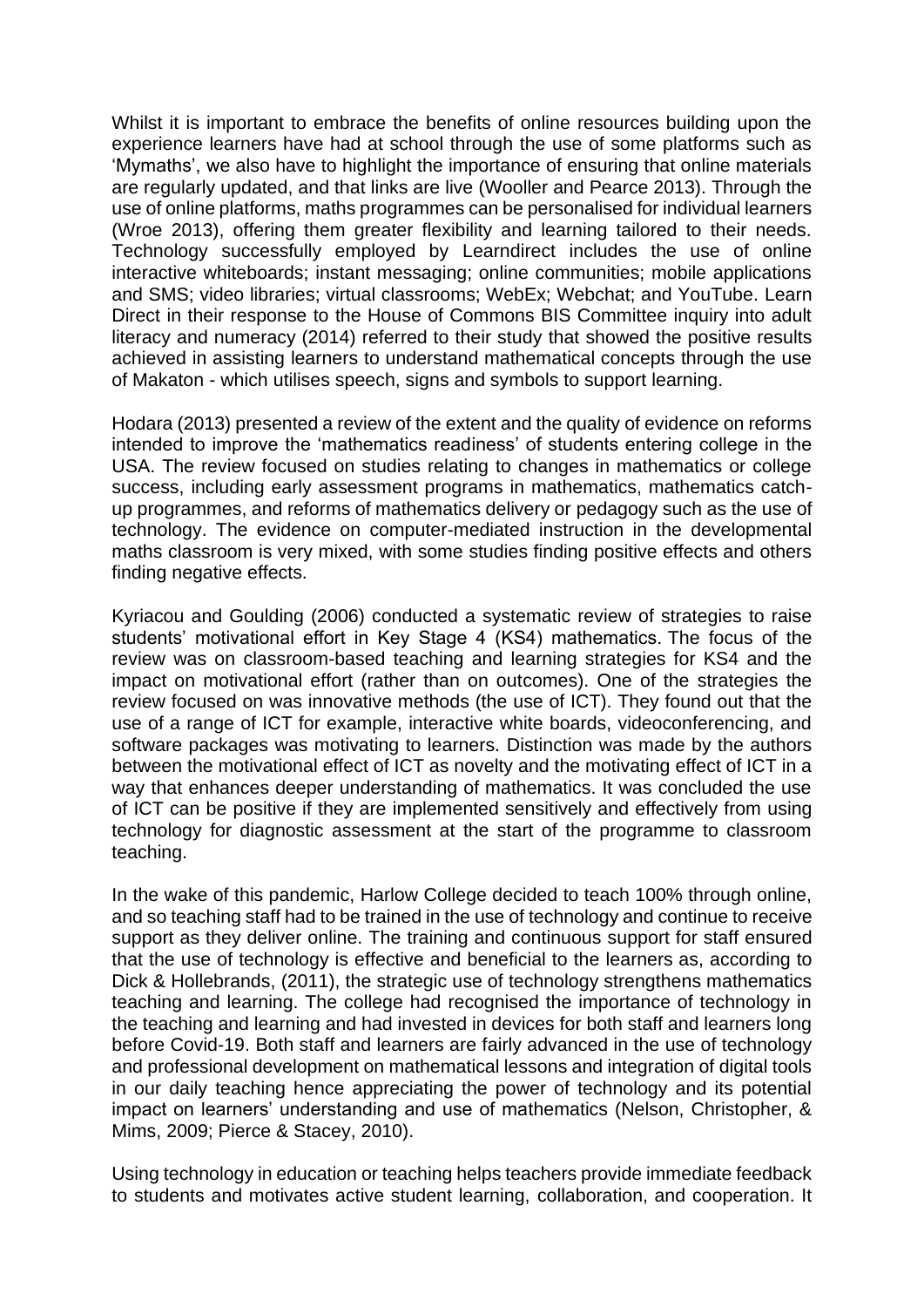also helps teachers provide individualised learning opportunities and flexibility for their students. In this regard Kelly and McAnear (2002) stated: To live, learn and work successfully in an increasingly complex and in-formation-rich society, students and teachers must use technology effectively.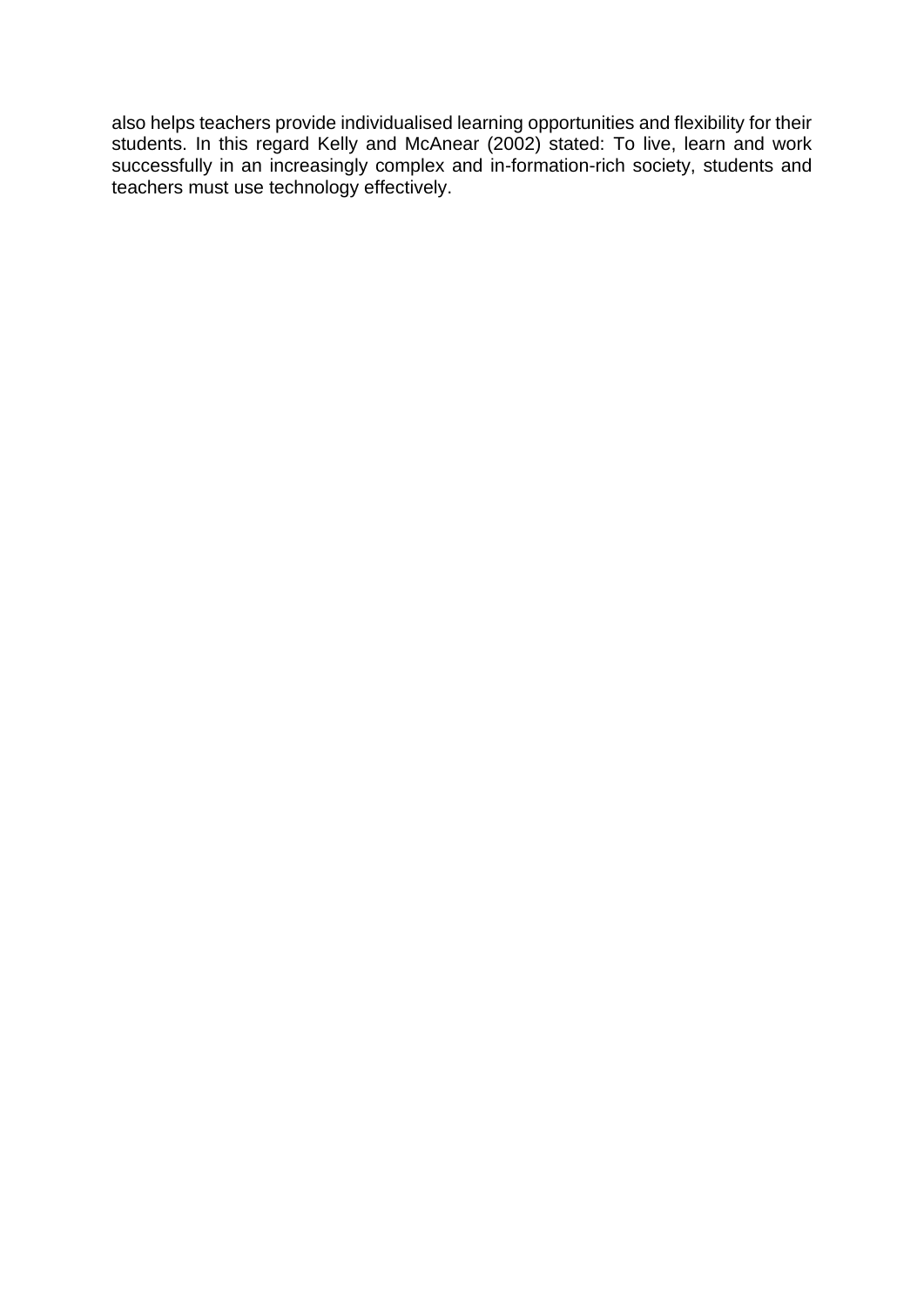# <span id="page-11-0"></span>Aim/Research Question

The use of Technology - How can the use of on-line platforms be effective in engaging and motivating GCSE Maths resits learners?

We would like to say that learner engagement and motivation is a complex construct and there are different definitions out there with no particular one that could be accepted by all (Solomonides [2013\)](https://educationaltechnologyjournal.springeropen.com/articles/10.1186/s41239-019-0176-8#ref-CR150). It is also not clear whether engagement and motivation should be used interchangeable, (Reschly & Christenson, [2012\)](https://educationaltechnologyjournal.springeropen.com/articles/10.1186/s41239-019-0176-8#ref-CR141). For the purpose of this research, learner engagement is the active participation and the effort they employ within the classroom. It is shaped by a range of different factors including the type of relationships, learning activities and the learning environment.

It is an acknowledged fact that most if not all learners resitting Maths GCSE across the FE sector find it difficult to engage, many of whom have failed to achieve the desired grade multiple times and arrive at college with negative attitudes and fixed mindsets with regards to maths. However, digital technology, on the other hand, is ingrained in young people's lives and provides potential to re-engage learners to help give them that push to achieve the desired grade 4+. At the same time at the wake of coronavirus teachers were suddenly faced with the challenge of how to continue their students' education. While this might seem a daunting task, there are several ways teachers can utilise the technology and resources already available to support online learning and ensure students still receive a quality education. It's important to note that there is no one size fits all when it comes to learning. In this climate therefore, we aim to use different forms of technology to make teaching and learning more effective thereby engaging learners both with their teachers and some independent learning. We aim to use Microsoft Teams to engage learners and their teachers and Blutick or Century for independent learning. If students are engaged in their learning both with their teachers and independently, there is likely to be a retention of knowledge. Acknowledging that learners learn in different ways due to different learning styles and abilities, we envisage that technology will provide great opportunities for making learning more effective for everyone with different needs through the access to multimedia resources and instant feedback. A wide variety of apps or online resources (platforms) are available to enhance traditional ways of teaching and to keep students more engaged and they can easily be downloaded on their smart phones for example. We will focus on Blutick and Century Tech, both are AI- powered learning solutions which cover full curriculum and give immediate intelligent feedback to learners when they make a mistake just like having their own personal tutor thereby helping them during independent learning.

The over-arching aim is to explore how online platforms can be used to re-engage GCSE resit and Functional Skills learners with maths. In order to investigate the aim, we will focus on 3 key areas.

- 1. To investigate how learners' use online platforms to engage with independent learning
- 2. To explore how teachers' support learners online learning
- 3. To explore differences between groups of students and different settings in their response to online learning.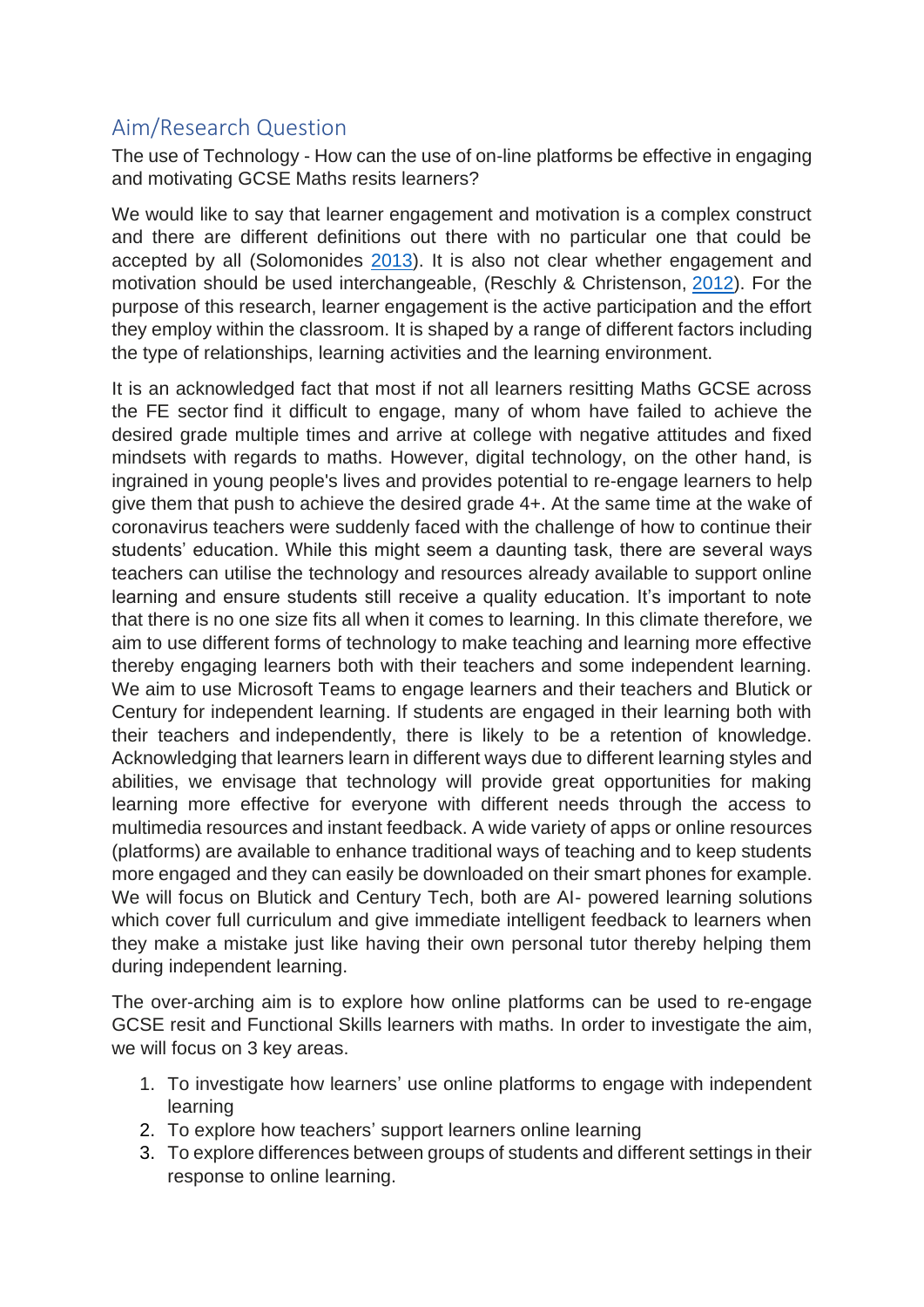# <span id="page-12-0"></span>Methods

Technology use in classrooms in today's world is believed to have a positive impact on students' success and their attitudes towards lessons. In this study we investigated students' attitudes towards technology use in class and whether the use of technology improved their engagement in their lessons and learning and subsequently on their achievement.

In this research, 4 teachers participated across two settings, 3 from Harlow College (HC) and 1 from USP college. These were fewer than the original plan of 7 teachers (and approximately 1500 learners) across three settings due to Covid and cyber issues. The total number of maths learners at Harlow College were 134 and 19 learners at USP.

We carried out the research using cycles or a step-by-step approach.

All learners were given a baseline survey to find out their experience about maths. At Harlow, out of the 134 learners that were invited to respond 80 responded and at USP 14 responded to the survey. The baseline survey was designed by obtaining the views of the teachers teaching the students and it was comprised of 14 questions, mostly open. It was used to assess the prior learning experience of learners and prior motivation/engagement in their lessons. Learners were asked to read questions and give an honest response to the questions to help their teachers plan how to support them during the project.

We asked learners to rate the 14 questions from 1 to 5 to investigate their attitudes and preferences in regard to mathematics in general. Since the action research was to investigate the impact of technology on their engagement with maths, the questions ranged from how they currently enjoy maths lessons, how difficult they find maths to how often they do maths outside of the classroom. By this time, we had already introduced Blutick to learners, so we asked them how often they use Blutick as well.

Towards the end of the research, the same set of questions were asked to the learners to compare the responses.

Early on in November we decided to set homework from Blutick due for the next lesson this was to enable learners to practice the skills that they learned in class and practice exam type questions before the next lesson thereby learning and practising mathematics in their own time = independent learning showing that they are motivated to learn.

In our experience, a great advantage of Blutick is that the students have almost a personalised tutor to help them when they get a question wrong. The programme continues to give the learner hints for what they have done wrong, and it also allows the learner to look at a similar example to what they are working on.

However, after several weeks it became clear that setting homework for independent study was not totally successful. There has been a low uptake and learners are easily frustrated by the nuances of the programme. Since motivation is an issue with FE learners, perhaps not understanding why they need to complete the activities or what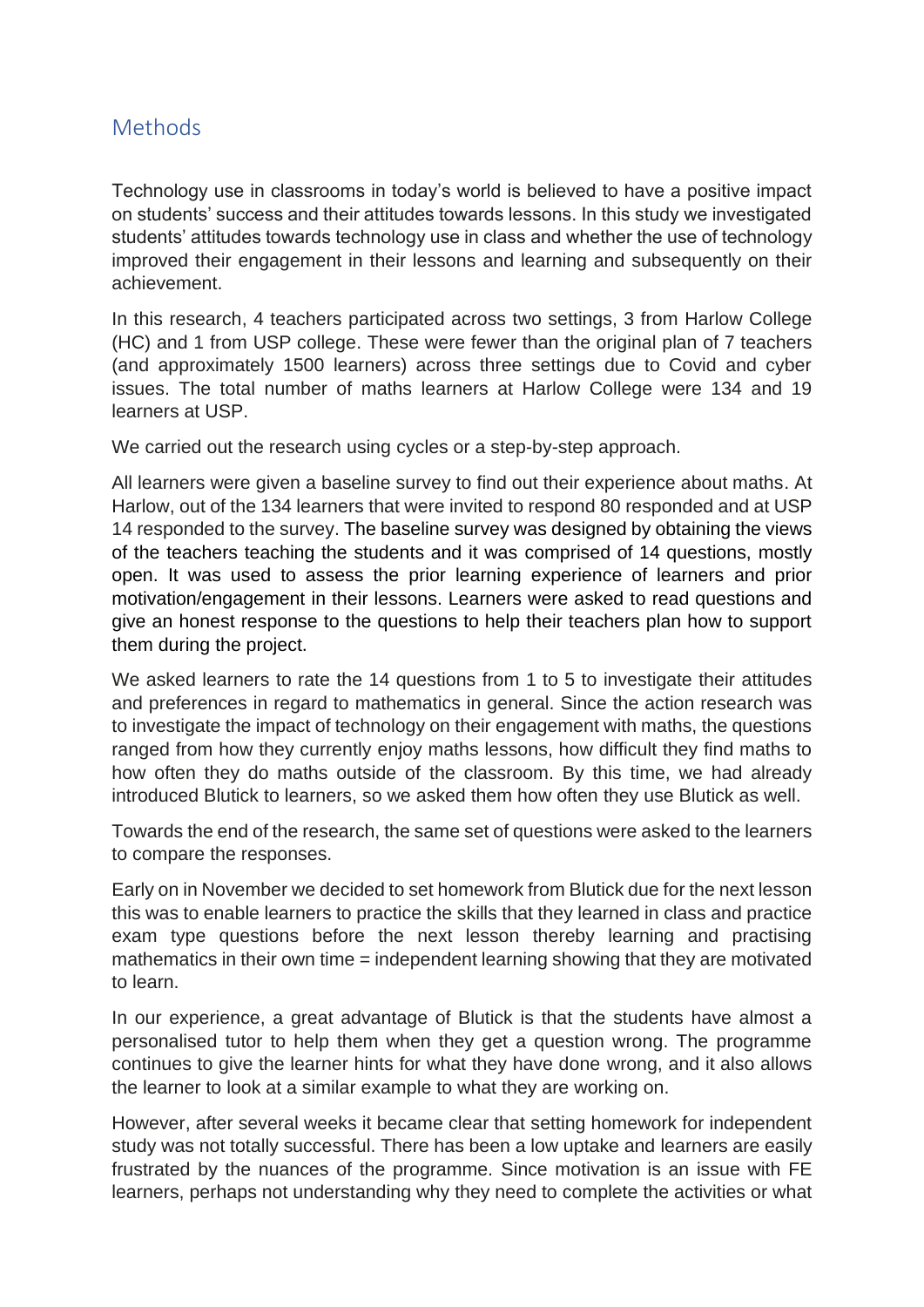the benefits are. Other reasons were that the platform had its own issues such as different formats were requested as answers, which made learners frustrated. Also, there were no consequences for not completing homework and also seemingly no reward for completing the homework. Logging in issues and familiarisation of the platform were both early issues.

However, learners in Harlow who used Blutick didn't like it and it was not helping them to engage with Maths outside of classroom. Consequently, they didn't do the homework that was set for them.

A discussion then took place to find out different strategies and platforms, some of the ideas were that teachers set time aside during lessons or before the end of sessions so that the learners can do their set work before leaving classroom. This approach worked better. Another idea was for teachers to visit other colleges to learn from them how they are using technology, so we went on to have a discussion with Northampton college. Colleagues at Northampton were very helpful and agreed to collaborate with us.

Staff at Harlow college, observed lessons at Northampton and found out that they were using another type of software, called 'Nearpod', this software looked much better and their learners responded better to it.

Teachers then decided to trial it with their learners. Nearpod is an online tool that allows teachers to use slide-based teaching both in the classroom and remotely thanks to a hybrid layout. Teachers can create lots of different interactive learning resources that allow students to engage and learn via their device or a single screen in the room. Teachers started using Nearpod to set tasks for learners and asking them to complete the work as independently as they could, sometimes within their lessons and sometimes outside the lessons.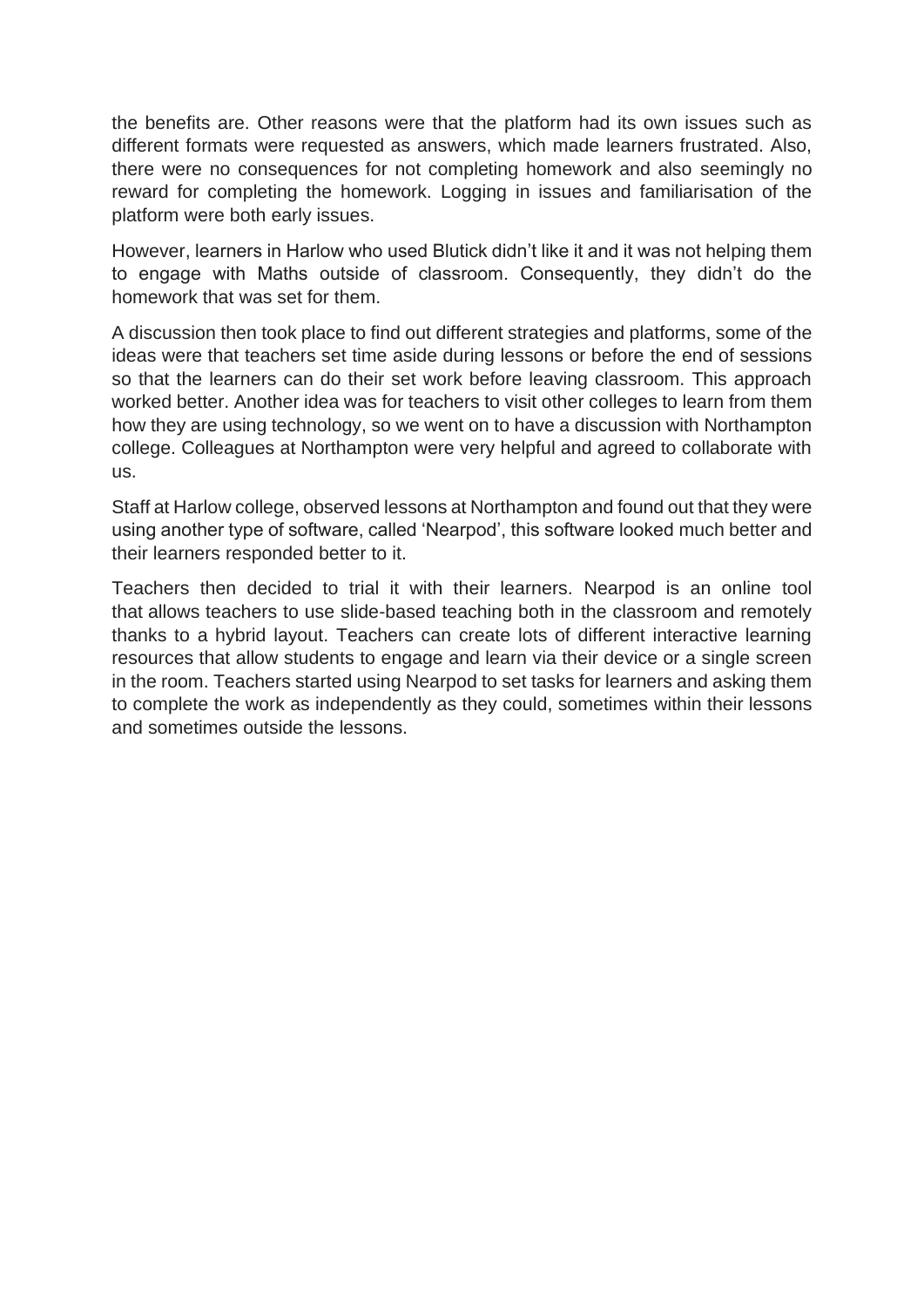# <span id="page-14-0"></span>Results and discussion

The results from a selected number of questions from the baseline assessment in both Harlow College and USP are shown below:

Before the intervention, sixteen out of eighty learners surveyed at Harlow College and five out of 14 at USP were likely or extremely likely to spend extra time doing maths outside of lessons. Most indicated that they were unlikely or neutral.

#### USP – Baseline Survey

. How likely are you to spend extra time doing maths outside of lessons?





#### Harlow – Baseline Survey

How likely are you to spend extra time doing maths outside of lessons? More Details





After the intervention with technology and teaching, 17 out of 80 at Harlow College said that they were likely or extremely likely to do maths out of lessons, and the majority indicated that they were unlikely or felt neutral, which is a similar result to the pre-test. Unfortunately, the teacher at USP felt ill and could not do the post-test.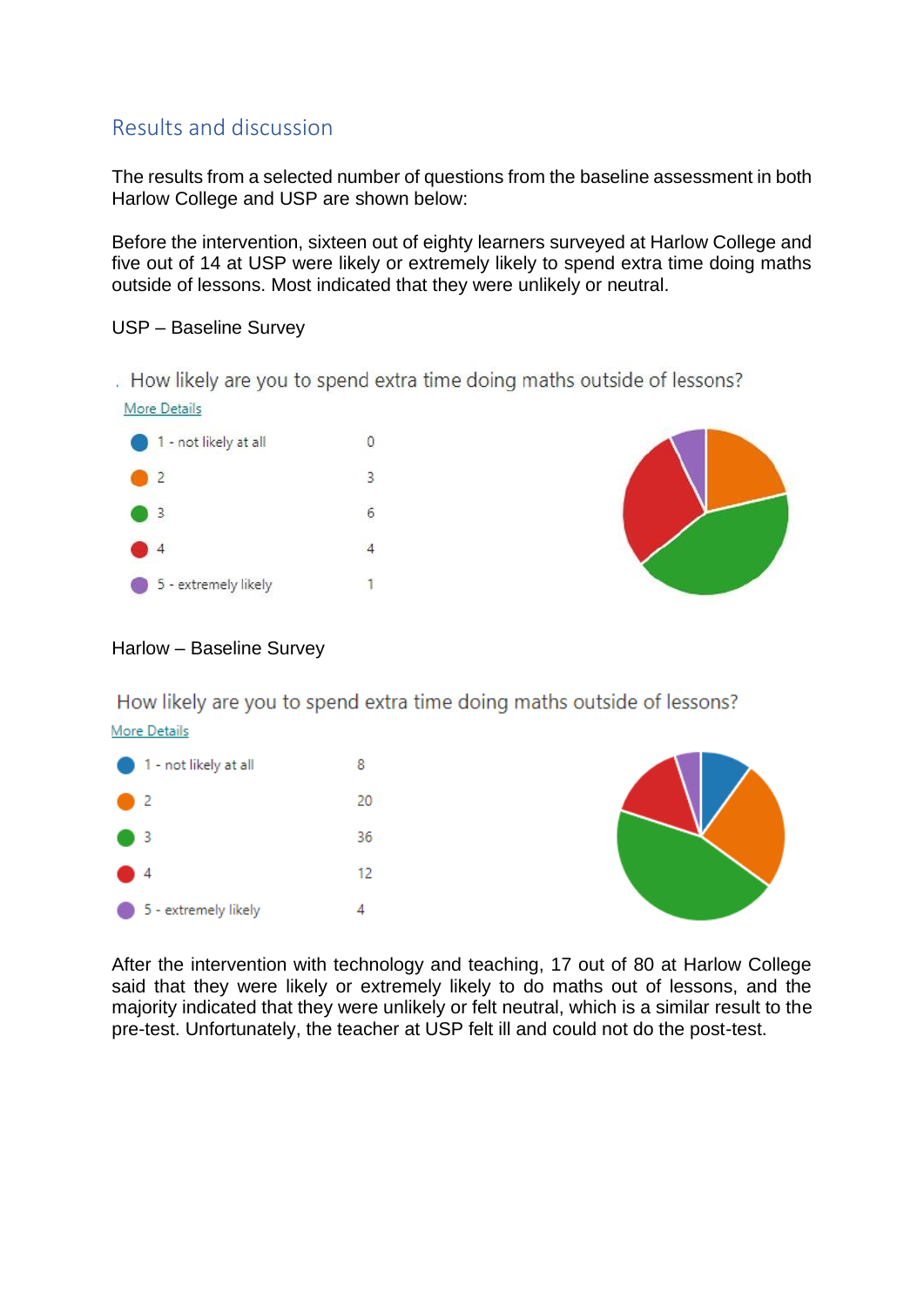#### Harlow – Post-test

How likely are you to spend extra time doing maths outside of lessons? More Details



Initially, 5 learners out of 14 (35.71%) at USP and 32 out of 80 (40%) at Harlow College were likely or extremely likely to ask for help from another student or their teacher. After the intervention, 26 learners out of 80 at Harlow College said they were likely to ask for help, but because the learners who responded to the pre-and post-test surveys were mostly different, these data are not tracking the same learners over a time and so have limited use.

#### USP - Pre-test

How likely are you to ask another student or your teacher for help?



#### Harlow - Pre-test

How likely are you to ask another student or your teacher for help? More Details



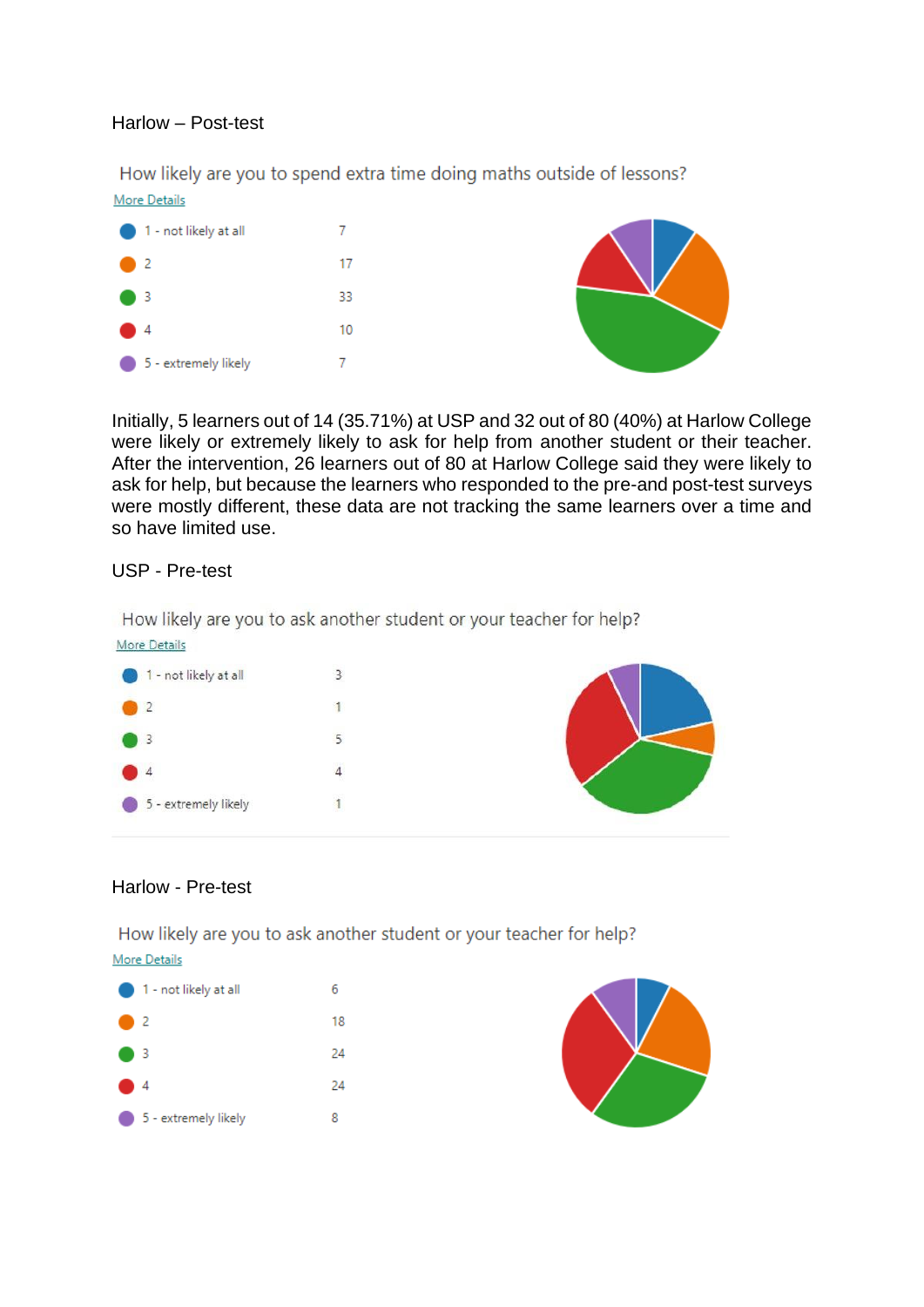#### Harlow – Post-Test

How likely are you to ask another student or your teacher for help? More Details





#### USP – Pre-test

5. Please tick the top 3 things that you find most helpful: More Details



#### Harlow - Pre-test

Please tick the top 3 things that you find most helpful: **1ore Details** 



More interestingly, when asked for the top things that are most helpful, learners said personalised feedback, ability to revisit topics, and independent studies within lessons.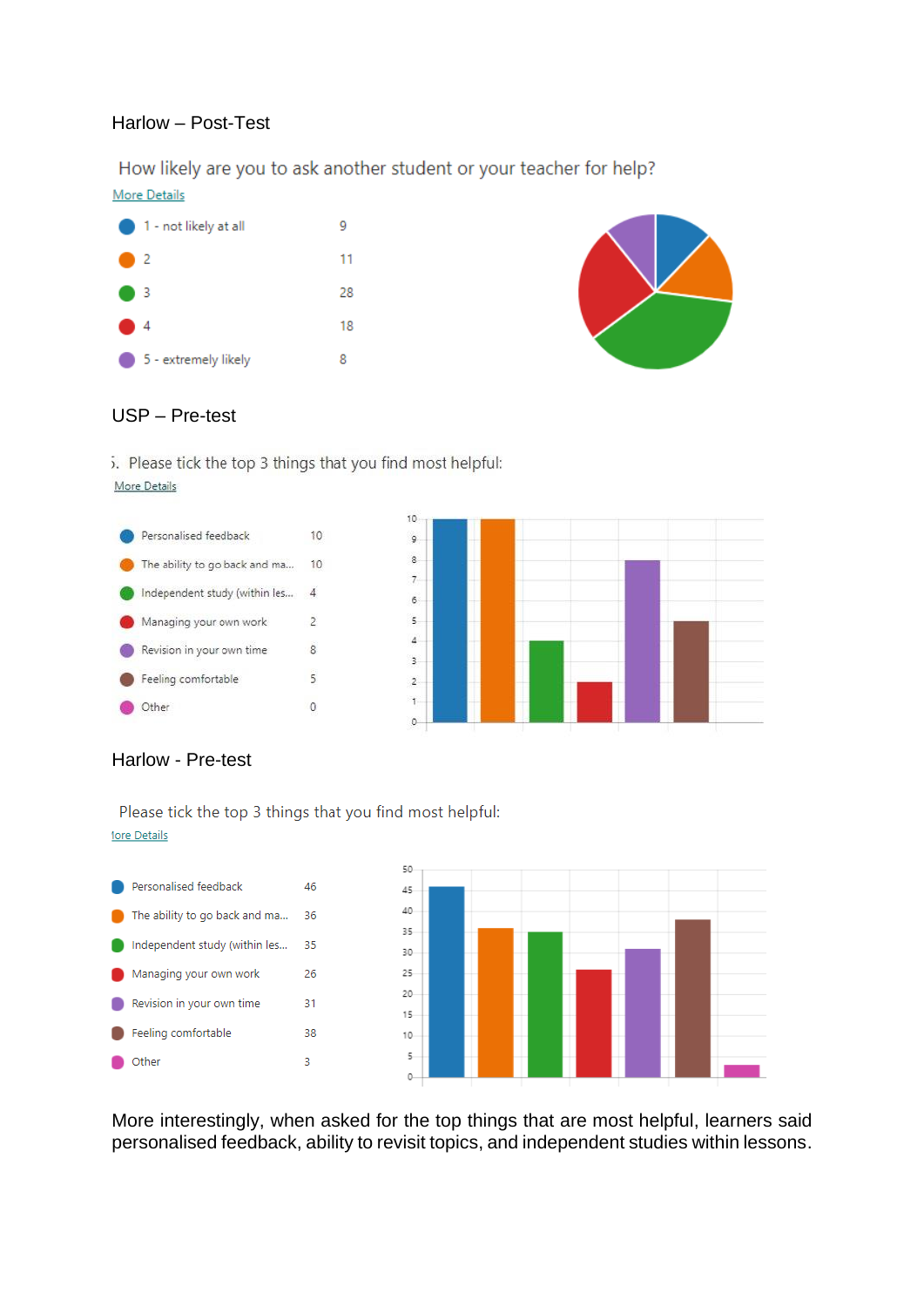We are therefore planning to schedule, extra sessions 9 am to 10 am and 4pm to 5pm as revision (optional booster sessions) as spending the last 10 mins of lesson time for learners to work on their individual difficult topics.

In interviews with students about their experience on using Blutick, most learners said that they found Blutick easy to use in general, they liked the videos which are straight to the point and the fact that they can listen to another person explaining the concepts. However, there were recurring technical issues which made it very frustrating. One learner said for example: "It has been a bit buggy, sometimes it doesn't work in app or website. I completed an activity and it said I hadn't finished it", But when the technical issues were not there, they found it a useful tool to revise and practice topics.

However, in general, the students didn't like trying to learn a new skill independently, hence they didn't really complete the homework that was set to them on Blutick as part of flip learning. Some learners said that they forgot it was there when they were doing independent study and used it only when instructed and said that they preferred Corbett maths instead. Although Corbett maths wasn't the chosen platform for the research, it still served the purpose as what we wanted to know was whether learners can work independently using technology. Learners requested that a reminder be sent to them during the week, perhaps a text or email, to encourage them to make better use of Blutick.

Learners were also asked the direct question 'does Blutick help motivate you to do more maths outside of lesson?' All learners said yes, it does and that it makes them want to try more questions in the topic of interest, during their free time because it is more accessible and easier to use than paper. "I like the digital aspect of it. Though learners gave this answer, it appears that they were saying what they think we want to hear because we were not seeing the work that they did independently to back up their answers.

So, we followed up with the question like 'what would motivate you to use Blutick more?' They didn't really have much to say except that there needs to be an incentive, some form of reward for those who complete the work or if you do it in class you get to go home early.

Since we were trying to find out what time would be suitable for the learners to complete the task set, we asked learners whether they would like Blutick to be a part of their lessons and when would it be suitable for them to use it? We had mixed responses, some saying that it is best to set homework for them to do at home, because in class people work at different paces, so slow learners may not finish on time and if the faster learners are asked to go, the other learners will rush it and not do it properly. At the same time learners acknowledged that not many learners with do the homework. Some suggested that Blutick be used during the last 20 mins of the lesson and the incentive is that those who finish early will go early.

Some learners said that a demonstration of how to work through the questions would be helpful as well as being shown how to enter answers, because sometimes they enter correct answers but the answer is marked wrong due to wrong format. The teachers therefore decided that Blutick be used during the last 30mins of the lesson. Teachers were able to spend 10 mins demonstrating the use of Blutick and then ask learners to complete the set task in the last 20 mins whilst their teachers supervise.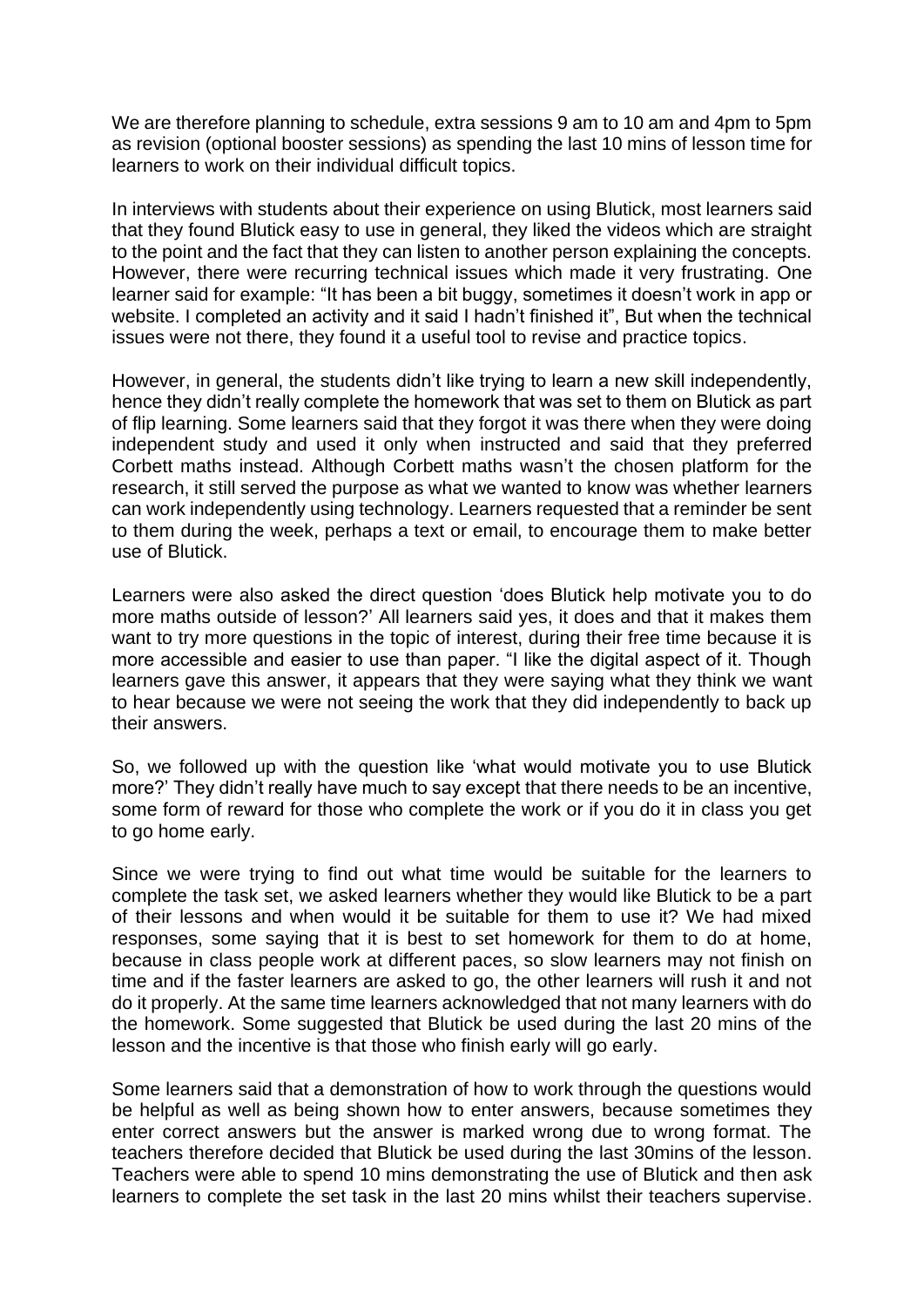Therefore, we concluded that Blutick didn't help with the independent learning that it was aimed at. Maybe if it is adapted to give instant feedback with features that enable teachers to see what they learners are doing live, in order for teachers to give learners the feedback that they need, then Blutick might be more effective and efficient.

When teachers started using Nearpod, and when learners were asked how they found the use of Nearpod? Most learners said that it provides more of a classroom feeling because the teacher can see what they are doing. It motivates them to do a good job because they have to show they know what they are doing, making them more of accountable, and also owning their work. Another good feature is that Nearpod allows learners to show their workings in real-time giving the teacher the opportunity to follow learner's thought process which in turn enables the teacher to give informed feedback. Learners said that Nearpod is better than Whiteboard.fi which is another platform that was experimented. They liked the fact that the teacher could give them that instant feedback.

A few learners said that they liked Nearpod because it was more interactive, and they were able to 'do' rather than watch. Some said that if they were going to use it, they would prefer using it in class because they didn't know how it will help them with their revision.

When asked whether Nearpod has helped to improve their engagement in lessons or motivates them to do more work independently, they said that it does, and that having Nearpod will "catch out" students that are not listening or paying attention. One of them said that "I enjoy drawing and using different colours and because I enjoy it, I'm more likely to do more outside of lessons". Another learner said that "Yeah, it does help, I could just be watching tv but Nearpod means I have to listen". A follow up question if they would like the use of Nearpod more or less often? Learners said that they will like it used more often even in the face-to-face sessions since the teacher can see what everyone is doing quicker and hence it can speed up general feedback. They were happy to use it because it enables them to show their working reducing guess work, however, the downside would be issues with iPads and networks. For example, one of them said the following:

"Nearpod could be used for independent work and showing students' work on the screen. Although assessments are better on paper. The matching cards activity is good because you can see how many goes people take and if they are guessing. There is a good balance, and we should carry on using Nearpod".

However, following teachers' reflections, learners were asked to complete as many questions online in preparations for their exams, and the results are shown on the graph below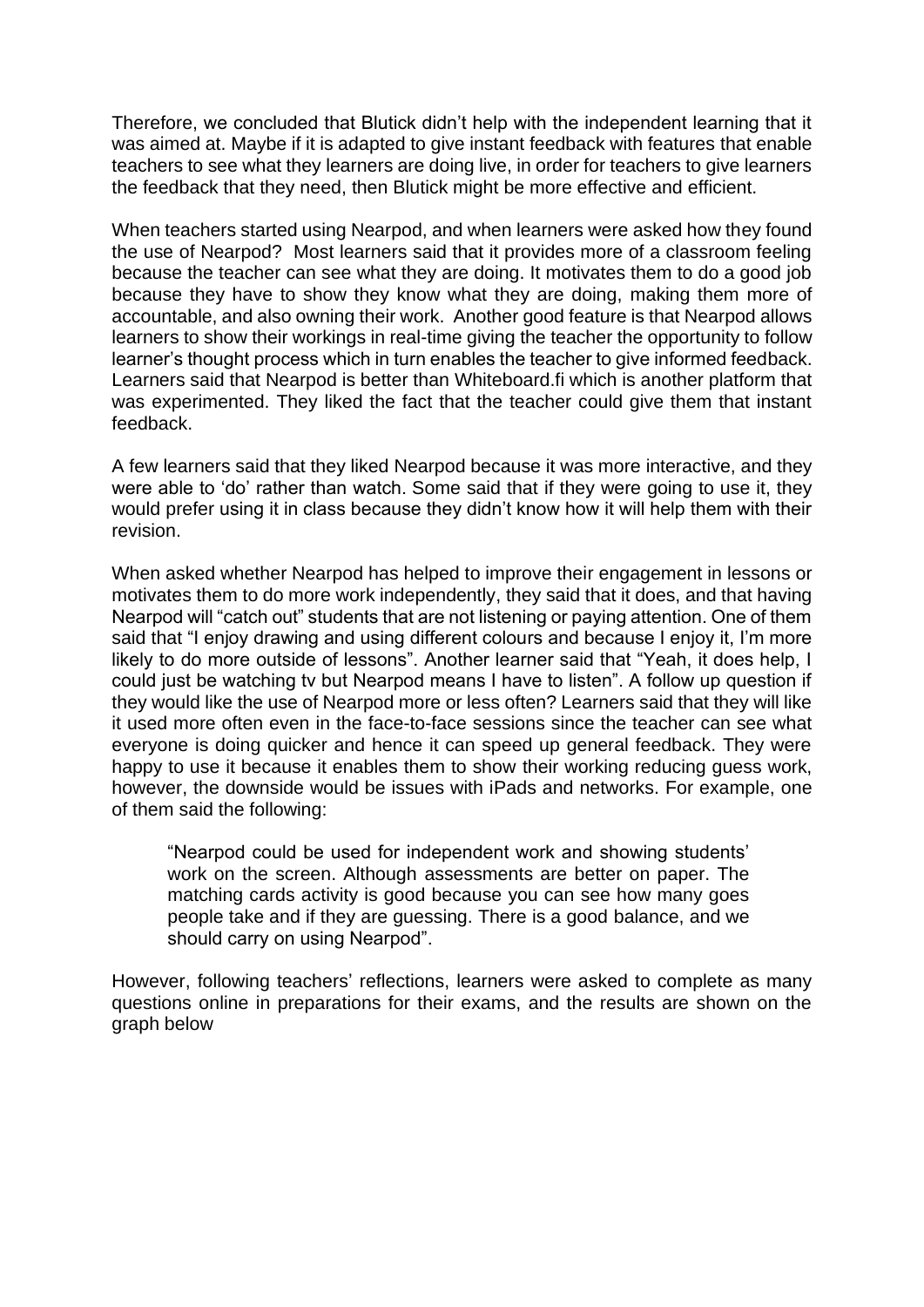

These results showed that the learners who answered above 250 questions certainly improved their grade. Those who answered below 90 achieved a grade 3, and those who answered between 90 and 250 were more likely to achieve a grade 4, this confirms that the finding by Suh, J. and Moyer, P. S. (2007), where they found that online platforms enhances learning. For this reason and in conjunction with teacher reflections we are going to continue to encourage learners to use online platforms to revise for their exams. There is clearly a positive correlation between usage and outcomes and engagement.

We asked learners if there are other websites/technology that they think we could use in Maths that are not being used currently? They named Kahoot because they like to compete against their mates and BBC bitesize was also mentioned.

It is worth noting that USP college used Nearpod as well as DESMOS and Kahoot and found similar responses, when used within the classroom most learners were engaged but when used for homework, they found that learners were reluctant to complete the tasks.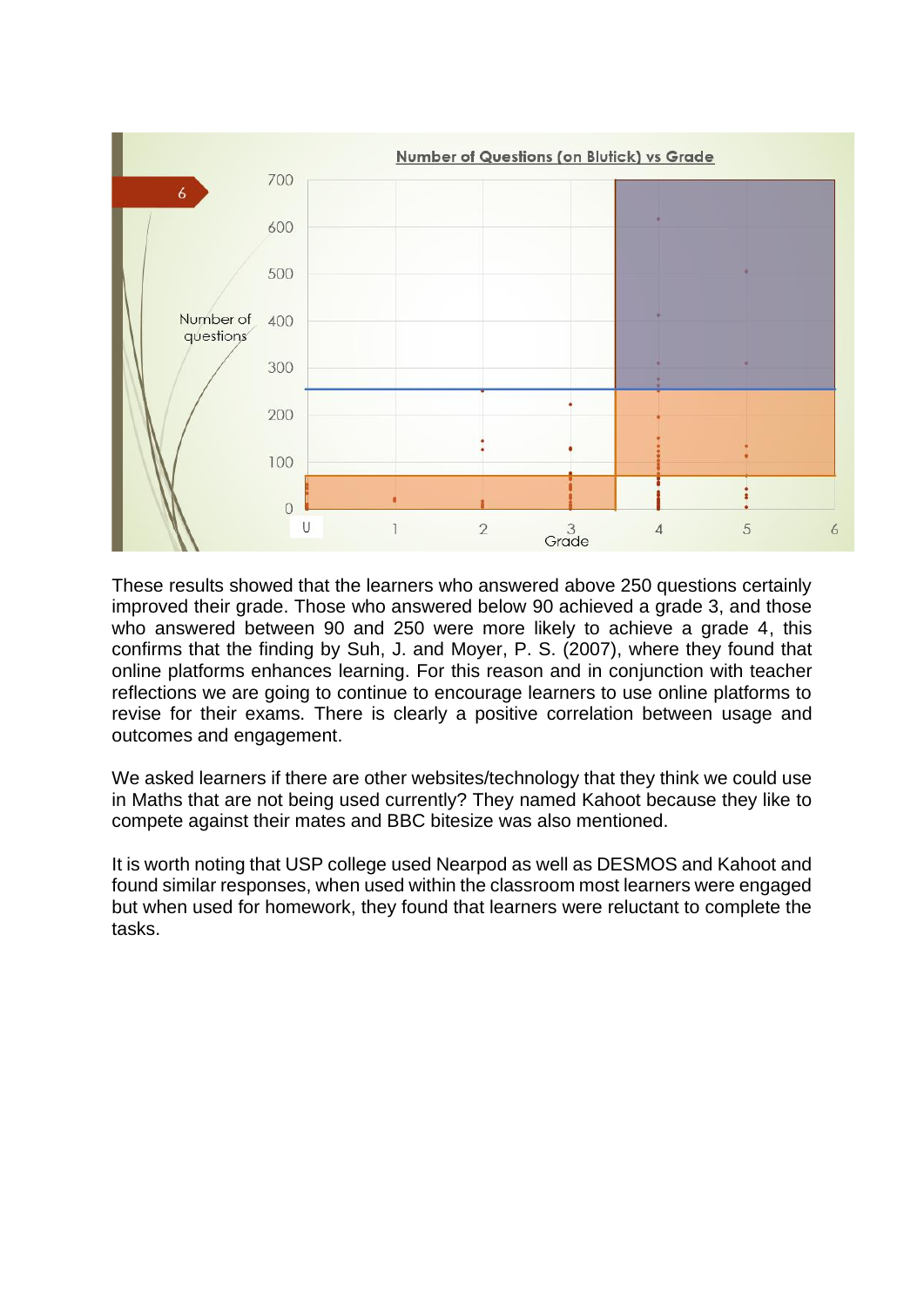# <span id="page-20-0"></span>Conclusion and Recommendation

The students have experienced failure in Maths in the past and this has led them to see Maths as just a requirement for further studies or job prospects. They are not willing to spend their free time learning more maths and when they do, as soon as they face a challenge, they give up very easily. They lack any motivation to enjoy the challenge of tackling more 'difficult' problems.

From the replies from both the survey and interviews, we can see that only a small number of students are prepared to ask for help or do some independent work. The responses to which topics they find difficult, we were able to identify topic areas that they struggle with. Ratio and algebra (indices, solving equations etc) stand out as their most difficult areas, these results have been shared with all colleagues and the planning for next academic year will take this into account. We hope to teach more of proportional reasoning to encompass many topics and promote more dialogue approach.

Although it is difficult to draw meaningful conclusions from this research, because of poor attendance, which meant that different learners were present at different times during the research, we think that we are going to continue with the use of Nearpod, DESMOS and Kahoot. We know that with time learners will come to appreciate it and also teachers will become better at it and will know how to keep a target group of learners so that they can follow up responses.

We plan to conduct further action research on Mathematical Growth mindset for both staff and learners and the assessment of the positive growth mindset will be independent learning using technology. Since Nearpod is not a mathematical tool we will work with college through the Whole College Approach strand of the next year's CfEM programme and encourage the use of Nearpod within other departments so that the uptake would not just be for maths but for other vocational courses. At USP colleagues are keen to carry on with the use of DESMOS both in the maths department and in their vocational courses. Both colleges intend to continue to use various online platforms within their lessons going forward. In future, we will work together with USP to compare the effects of different platforms on engagement and achievement. Where learners at USP use DESMOS, those at Harlow use Nearpod and maybe a control group.

The biggest challenge is the students' motivation early in the academic year. Further research is needed on ways of motivating students to use technology outside of lessons (or introduce technology in lessons) so one of our focus from Sept 2021 is on Growth Mindset. We find that Students are willing to use technology (last 5+ years at least at HC) but lack in confidence, so we hope that Century will be an added advantage. Form the experience with Nearpod it is clear that learners want instant reward/impact/feedback. We may need to help them to be more resilient amongst others.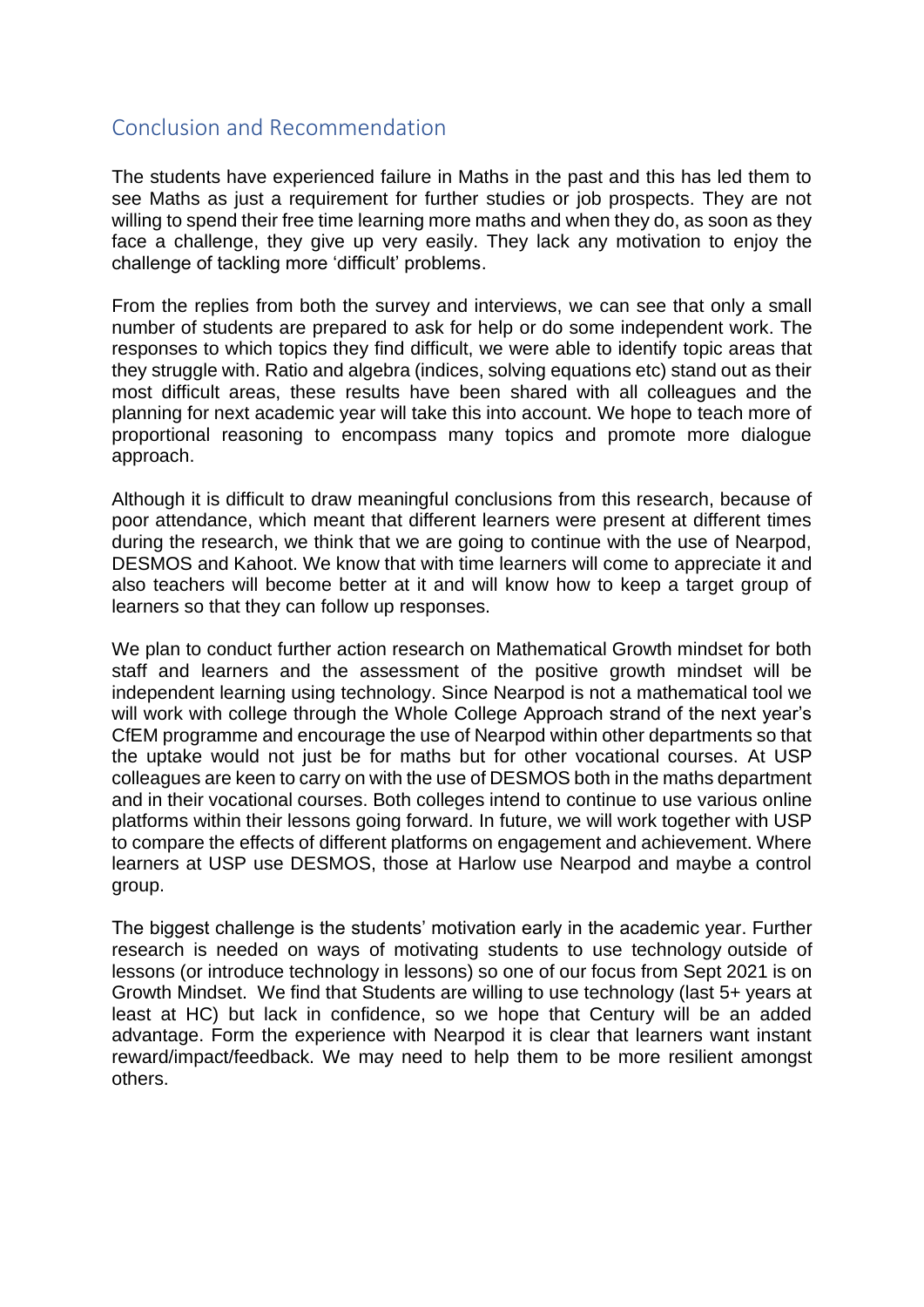# <span id="page-21-0"></span>Suggestions:

We would suggest that:

- All learners use Blutick for at least 1 hour a week
- Teachers use Nearpod and white board function to practice maths problems
- Learners are rewarded for completing homework.
- Findings are communicated to students, so they know there is more chance of passing if they answer more than 250 questions.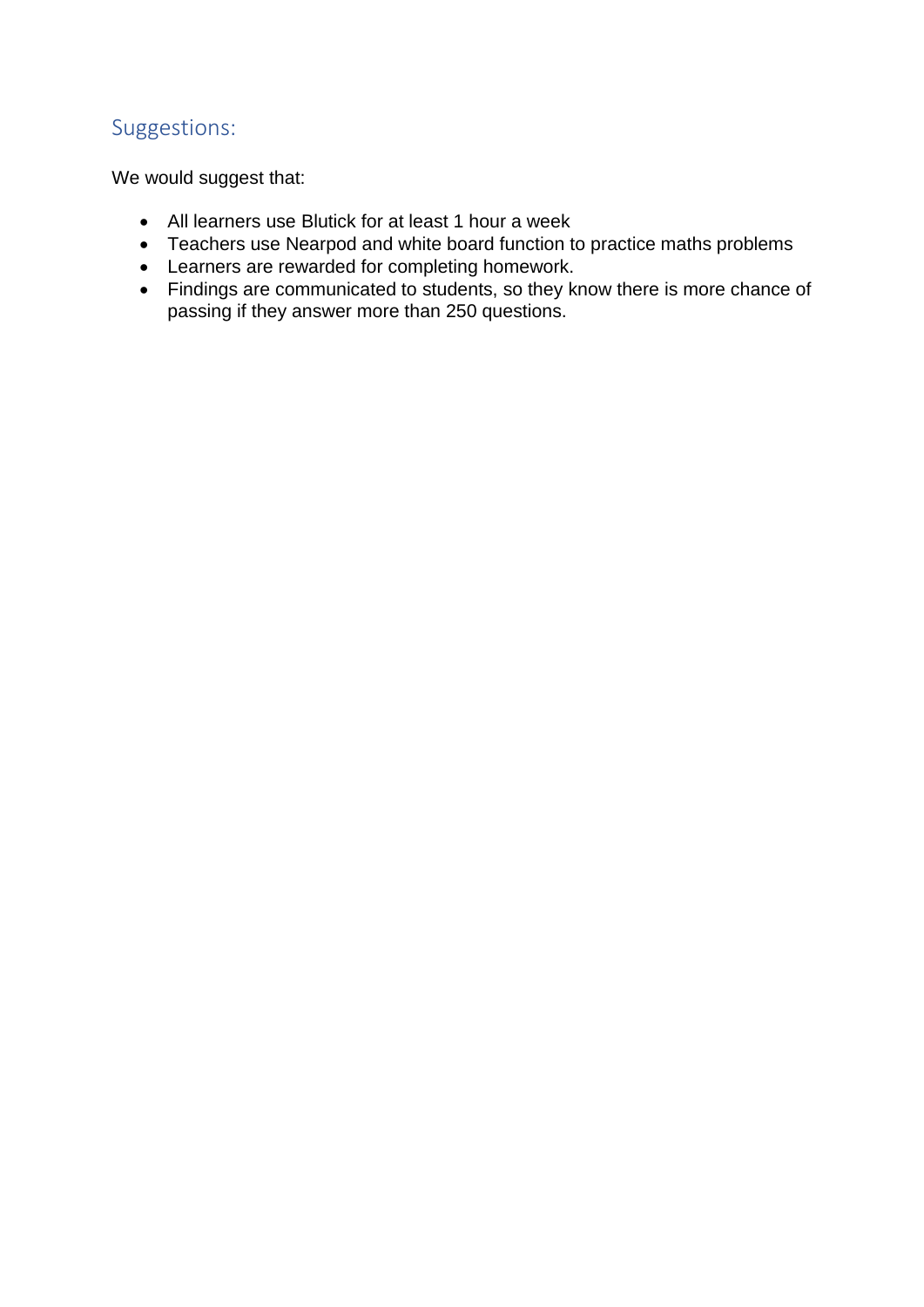# <span id="page-22-0"></span>References

Bakker, A., Groenveld, D., Wijers, M., Akkerman, S. F. and Gravemeijer, K. P. E. (2014) 'Proportional reasoning in the laboratory: an intervention study in vocational education', *Educational Studies in Mathematics*, 86, 211– 221. Available: http://link.springer.com/journal/10649/86/2/page/1 [5 May, 2016]

Evidence from the LSIS practitioner research programme: Theme Summary: The role of technology, SUNCETT (2013)

Hodara, M. (2013) 'Improving Students' College Math Readiness: A Review of the Evidence on Postsecondary Interventions and Reforms (A CAPSEE Working Paper)', New York: Center for Analysis of Postsecondary Education and Employment. Available: http://ccrc.tc.columbia.edu/publications/improvingstudents-college- math-readiness-capsee.html [6 May, 2016]

Kelly, M. G., & McAnear, A. (Eds.) (2002). National educational technology standards for teachers: Preparing teachers to use technology. Eugene, OR: **Teacherline** 

Kyriacou, C. and Goulding, M. (2006) 'A Systematic Review of Strategies to Raise Pupils' Motivational Effort in Key Stage 4 Mathematics', London: EPPI-Centre. Available:

http://eppi.ioe.ac.uk/cms/Portals/0/PDF%20reviews%20and%20summaries/Math s\_rv2\_Report.pdf ?ver=2016-04-23-122500-213 [6 May, 2016]

Learndirect response to the House of Commons BIS Committee inquiry into adult literacy and numeracy (2014)

Solomonides, I. (2013). A relational and multidimensional model of student engagement. In E. Dunne, & D. Owen (Eds.), *The student engagement handbook: Practice in higher education*, (1st ed., pp. 43–58). Bingley: Emerald

Wooller, A. and Pearce, L. (2013): Study Summary: A new challenge and a new chance for flexible, blended learning? The do's and don'ts.

Wroe, G. (2013), What are Numeracy teachers doing right at Sheffield College.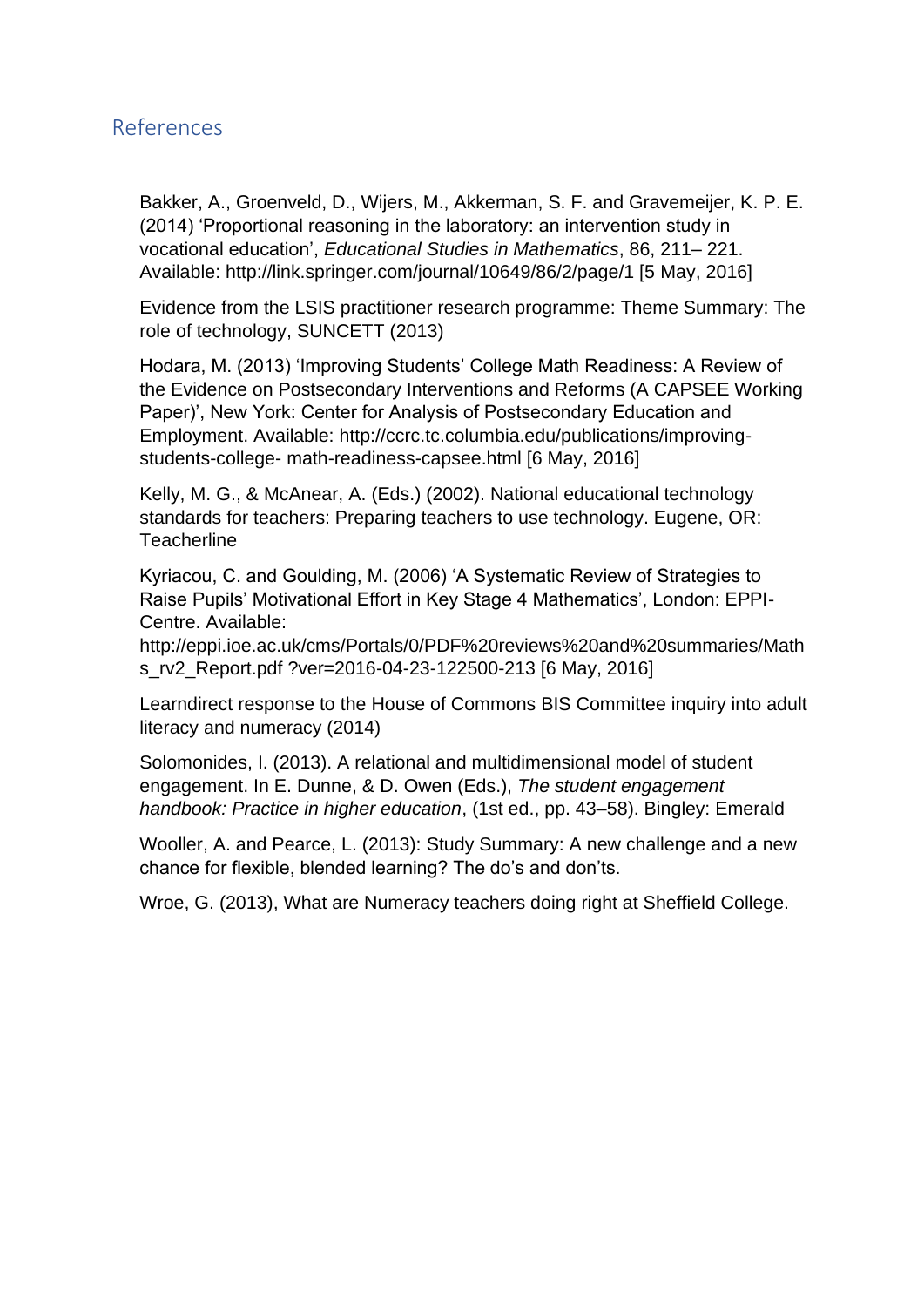# <span id="page-23-0"></span>Appendix A

Name: ...........

Questionnaire

#### Answer the questions below honestly.

#### Question 1.

1. Which college do you attend?

**USP** 

Harlow

Northampton

Colchester

(As a dropdown)

#### 2.

Tick one box per row. 1= not at all. 5 = very much

|                                                         | Not at all | 3 | 4 | Very much | I don't know |
|---------------------------------------------------------|------------|---|---|-----------|--------------|
| a. How much do you enjoy your maths lessons?            |            |   |   |           |              |
| b. How difficult is maths for you?                      |            |   |   |           |              |
| c. How much of your maths lessons do<br>you understand? |            |   |   |           |              |

you do you enjoy maths lessons?

Which topic do find hardest or most challenging?

(Mark - List Topics here and ask them to tick their favourite topics)

Which do you find simplest?

(Mark - List Topics here and ask them to tick their favourite topics)

Which have been your least favourite topics so far?

How do you find the use of Blutick?

How much time do you spend using technology (Blutick, Century, other) to help with your maths?

Your teachers want to hear your ideas for making maths lessons better for you. Please identify something that will improve your maths lessons.

Please indicate the top three things do you find useful?

Personalised feedback The ability to go back Independent study Managing your own work Revision in your own time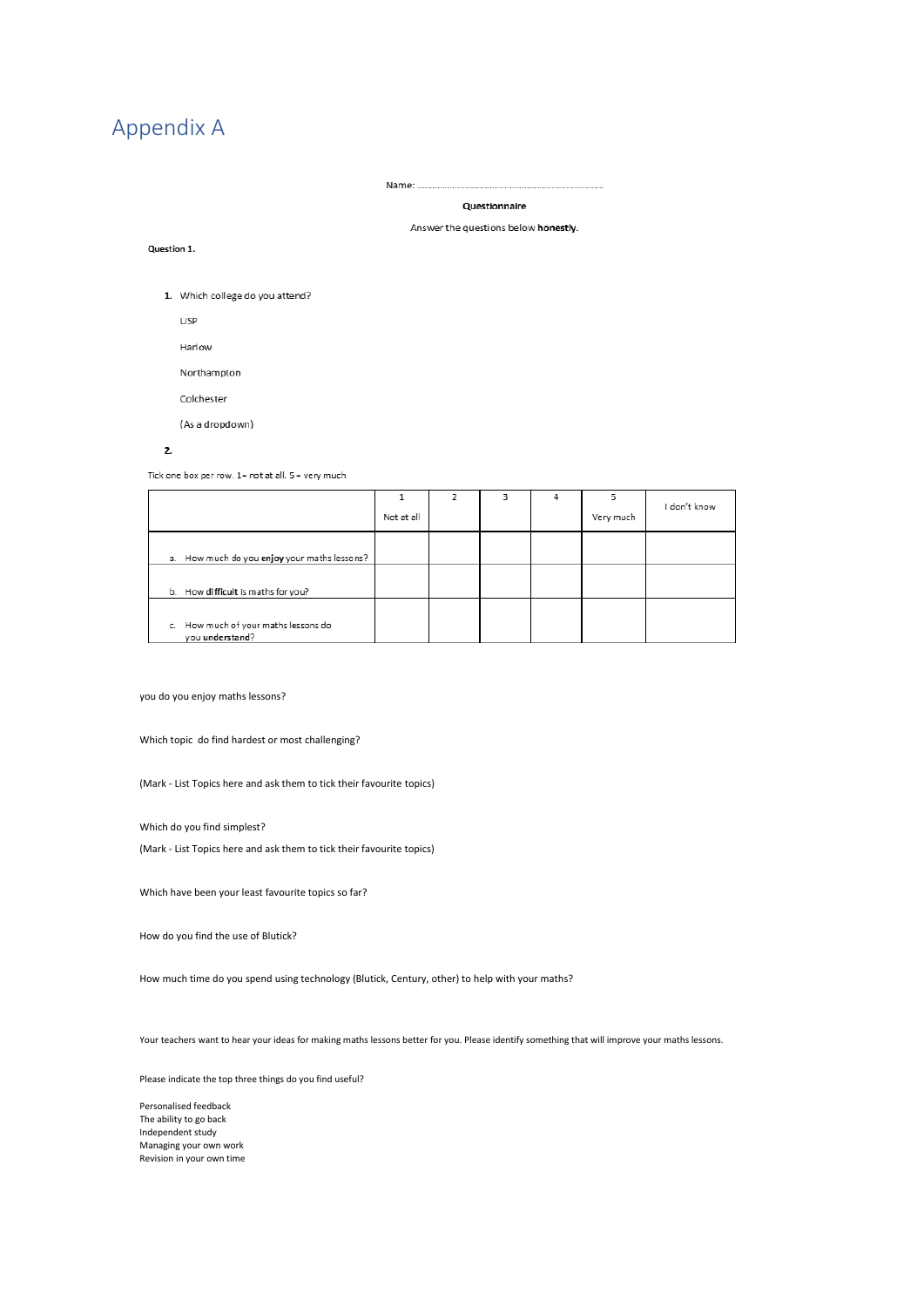# <span id="page-24-0"></span>Appendix B

- 1. What types of things have you done when you have been in the Maths Lab?
- 2. How has the Academic Coach helped you?
- 3. What do you think are the benefits of going to the Maths Lab?
- 4. What would you say is the best thing about the Maths Lab?
- 5. What could the Maths Lab do better?
- 6. Have you learned any skills that you have been able to use in your lessons?
- 7. Has the Maths Lab made you feel more or less confident in class?
- 8. Do you think you have learned any life skills that you will be able to use in the future?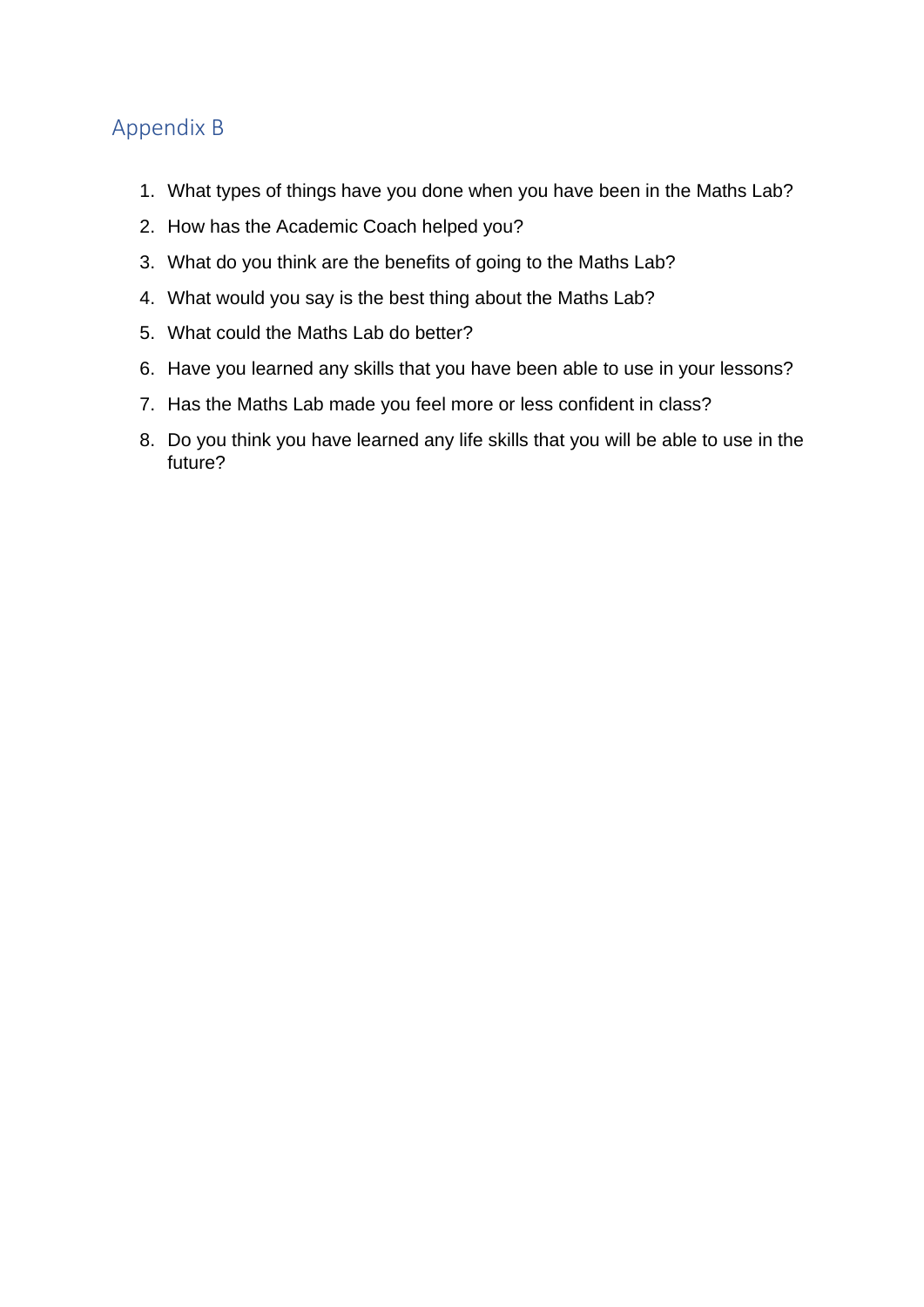# <span id="page-25-0"></span>Appendix C

## **Q1) How have you found using Blutick this year?**

Jayden "It's okay it hasn't really done much"

Millie does not like how the app has level 1, level 2 questions then the quiz. She prefers more questions and differentiated like BSG.

Kenneth found using Blutick was rather easy and it is helpful with the stuff that it provides the questions and videos

Sadi agreed with Kenneth

Isaac Found Blutick okay

#### **Q2) Has Blutick helped you improve your maths?**

Johnny "A little, it starts off easy and it works itself to harder questions" Jayden "It went back over the question"

Tariq said it has different methods to solve the equation which he likes.

Millie said yes because it has different levels of difficulty

Isaac personally he prefers Nearpod with those kinds of questions.

Sadi Blutick helps me understand the content better

Kenneth helped with the wording of sort of questions like ratio

#### **Q3) Does Blutick motivate you to do more maths outside Lessons?**

Johnny "Yes if it's a subject that I don't particularly understand"

Millie "Yes and no. When you set a task and I will finish it gives you more maths to do and if I don't like the topic I will just not do it"

Sadi said she don't think so.

Kenneth" yes I guess not really sure" Isaac slightly

## **Q4) What will motivate you to use Blutick more?**

Johnny "If it had a couple more questions broken down easier" Tariq "It's more fun to do maths in the Blutick app"

Sadi "If we were told to do it in the lesson that would motivate people to do the work

## **Q5) When should Blutick be used?**

Jayden "Used for homework, were you can continue with the work after" Jonny "You can use it in the middle as well as homework "

Tariq said a mixture of both beginning, in the middle and homework

Millie said she would prefer it as homework because you don't have a time limit to do the work by.

Sadi said it could be done when ever Isaac in the middle or the end

## **Q6) How have you found using Nearpod in the last 2 months?**

Billy "Good. Like the fact you can see my answer and you can tell well I am struggling or not"

Joseph said he liked using Nearpod because the teacher can see everyone's answers and address any problems.

Kenneth said it is rather easy to use which is good

Sadi agreed with billy

Isaac enjoys the instant feedback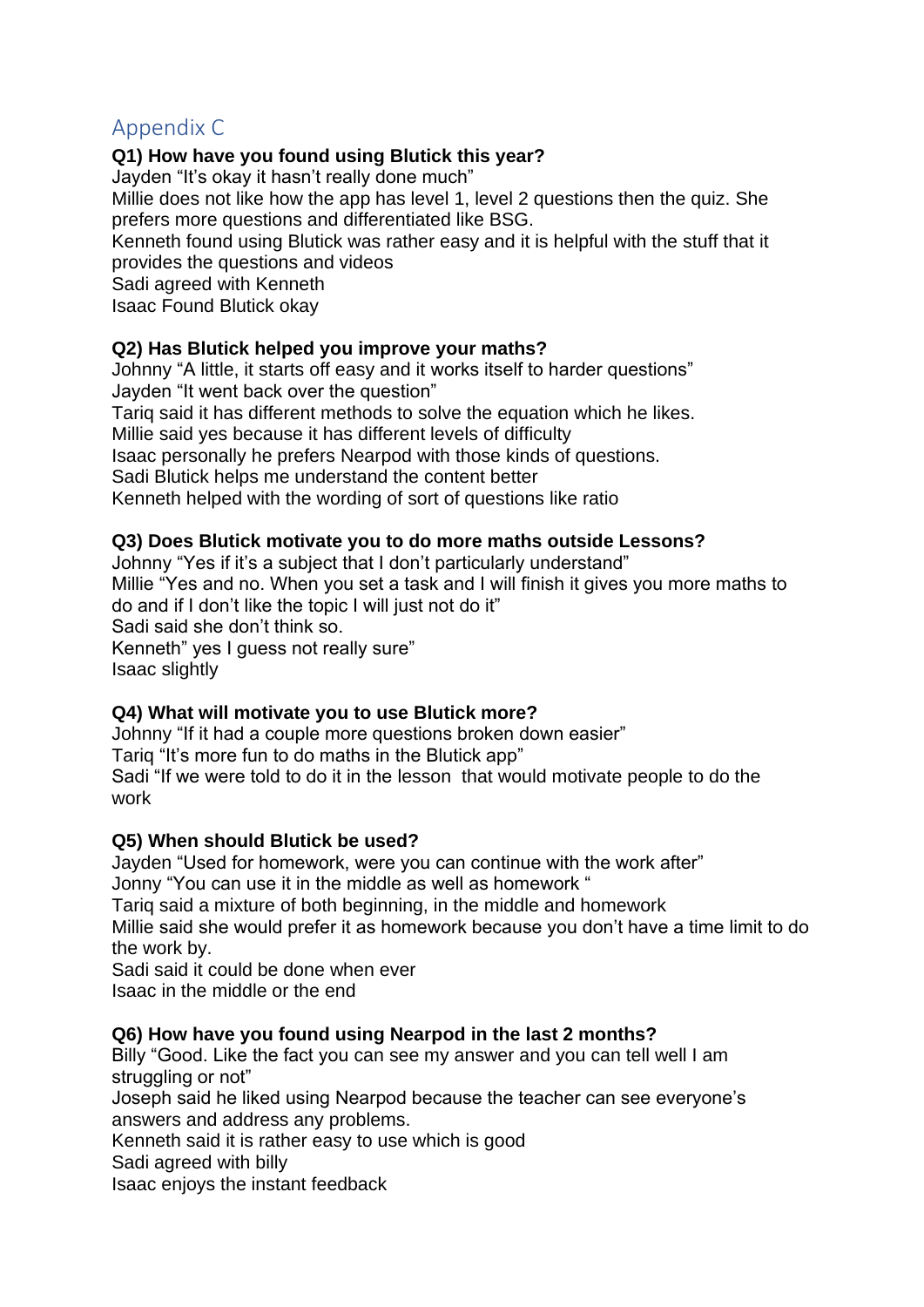## **Q7) Has Nearpod helped you improve your engagement in lessons?**

Johnny "Yeah, If I get stuck on a question I can ask you and you can go straight to the question I am having problems with."

Jayden "Yes it can but it can be a bit frustrating when you have to move on because of time"

Mille thought that it did because the teacher can see where the student is making mistakes and immediately correct them.

Joseph agreed

Sadi you go through the whole questions with us

Isaac feels it has improved his engagement

Kenneth quite enjoys it

## **Q8) Does Nearpod motivate you to do more work inside/outside Lessons?**

Johnny "Yes it helps cause if they do work outside lessons they can always send it to the teacher to check"

Billy "I don't think it does outside lesson but inside it does"

Joseph yes it does because you give us a code and we can do the work Sadi it motivates me to do more inside lessons because the teacher can see what I am doing and you can be asked to do more if need be

Isaac more inside lessons

Kenneth inside as well

#### **Q9) Would you like Nearpod or similar websites to be used more or less inside the lesson?**

Johnny "Less often, on easy question it doesn't really help much but you can use it on harder questions"

Billy "Good little mix, just the right amount"

Joseph I would like it to be used in more lessons.

Kenneth, Issac and Sadi said "More Often "

#### **Q10) Are they any other technologies we could use in maths that are not being used currently**

Jayden "Maths watch because it has videos that you can use that show you how to calculate questions.

Tariq said Maths watch shows you how to do it by using videos.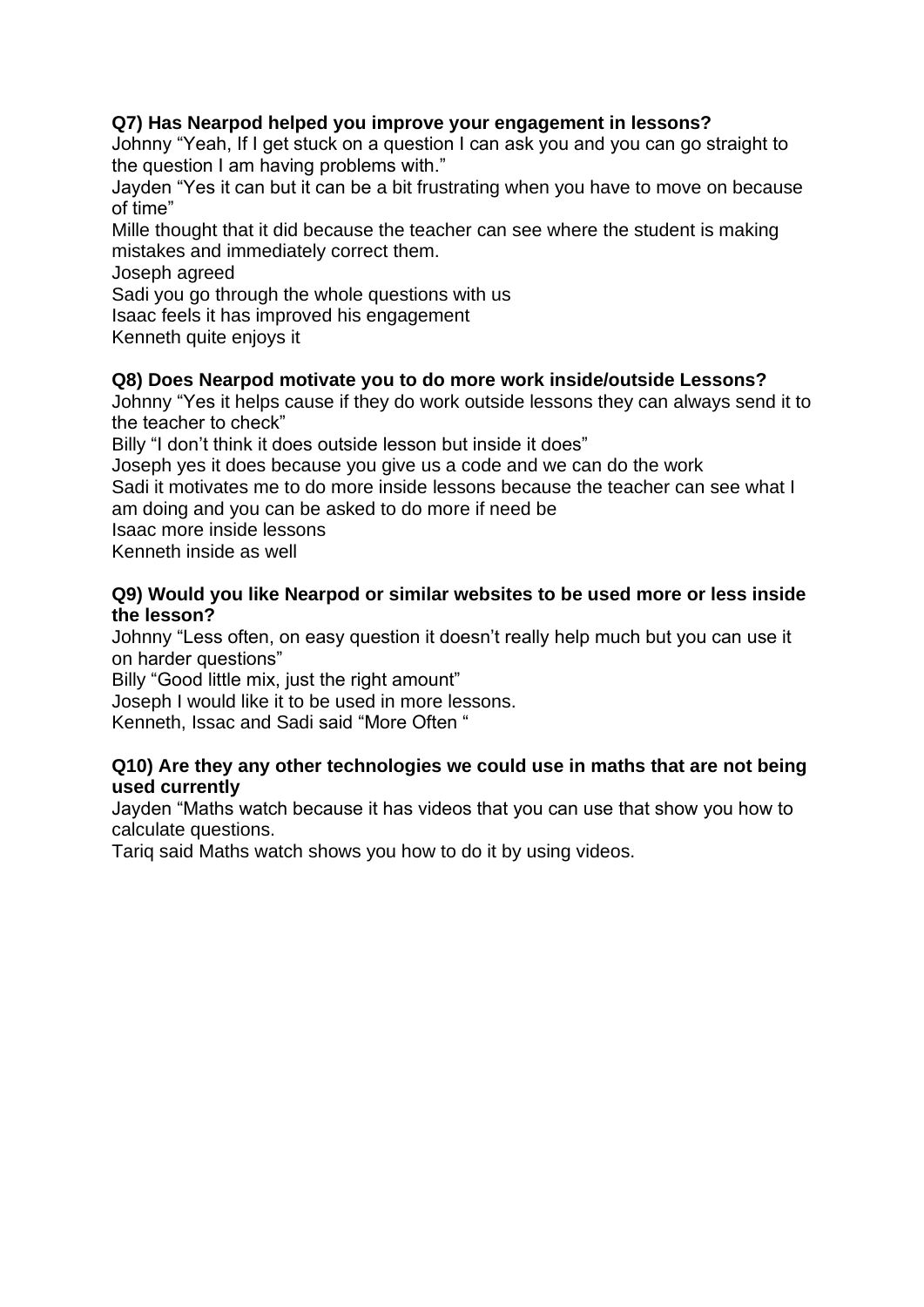# <span id="page-27-0"></span>Appendix D 1.Which college do you attend? Harlow (or STAC)  $\circ$  USP Northampton <sup>C</sup> Colchester 2.How much do you enjoy your maths lessons?  $\circ$  1 - not at all  $\circ$  2  $\circ$  3  $\circ$ <sub>4</sub>  $\circ$  5 - very much 3.How difficult is maths for you?  $\circ$  1 - not difficult at all  $\circ$  2  $\circ$  3  $\circ$  4 5 - very difficult 4.How much of your maths lessons do you understand?  $\circ$  1 - not at all  $\circ$  2  $\circ$  3  $\circ$  4  $\circ$  5 - very much 5.How likely are you to spend extra time doing maths outside of lessons?  $\circ$  1 - not likely at all  $\circ$  2  $\circ$  3  $\circ$  4  $\begin{bmatrix} 5 & -6x\end{bmatrix}$  extremely likely 6.How likely are you to ask for extra work?  $\circ$  1 - not likely at all  $\circ$  2  $\circ$  3  $\circ$  4  $\begin{bmatrix} 5 & -6x\end{bmatrix}$  extremely likely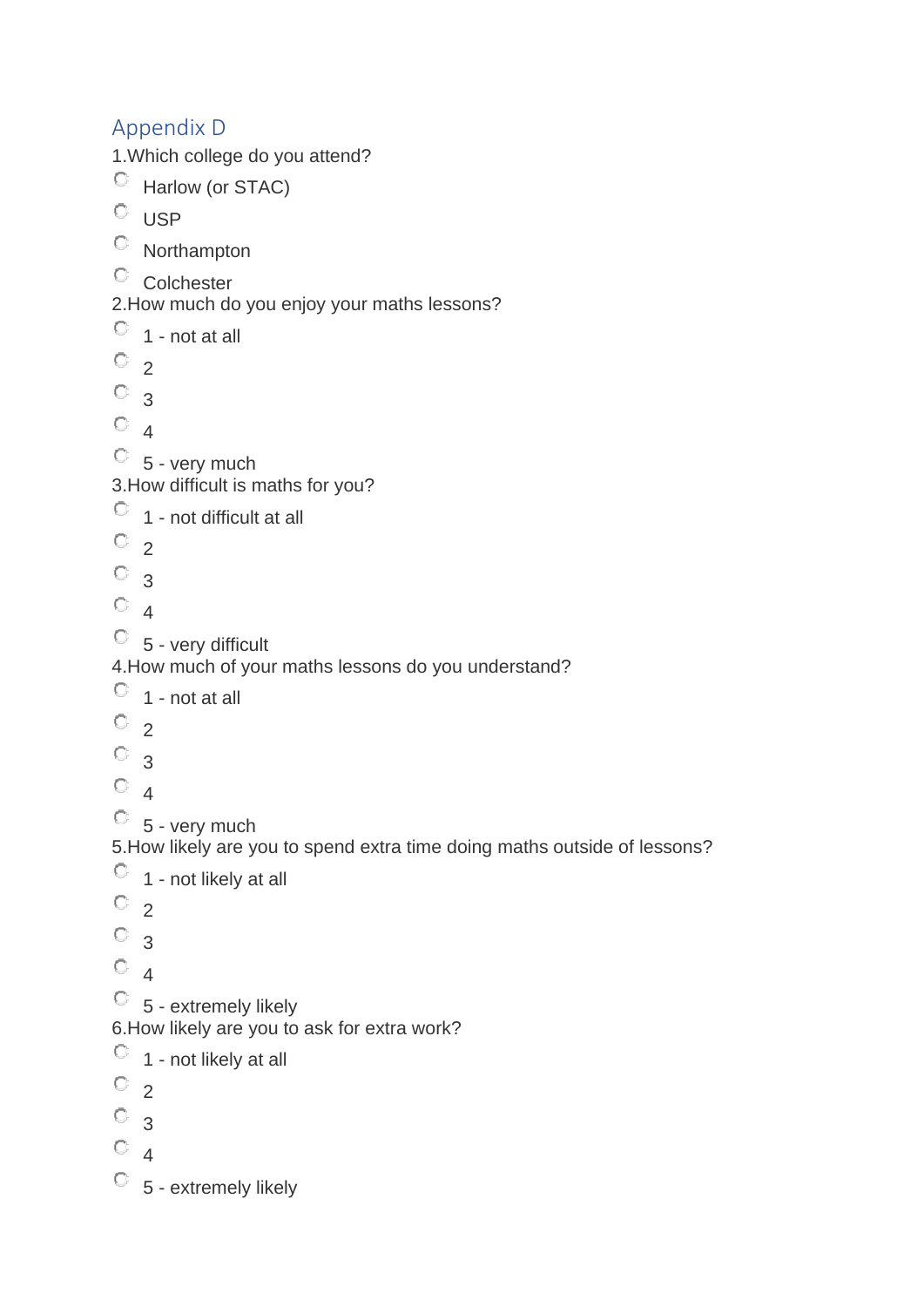7.How likely are you to ask another student or your teacher for help?

- $\circ$  1 not likely at all
- $\overline{O}$  2
- $\circ$  3
- $\circ$  4
- $\begin{array}{cc} \circ \\ \circ \\ \circ \end{array}$  5 extremely likely

8.What do you enjoy the least or find most challenging about maths lessons?

9.What would make your maths lessons more enjoyable?

10.What has been your favourite topic so far?

- $\mathbb{C}^-$ Number - Fractions/Decimals/Percentages
- $\mathbb{C}^-$ Number - Factors & Multiples
- $\mathbb{C}^-$ Number - Indices & Standard Form
- Algebra Expanding & Factorising
- Algebra Solving Equations & Inequalities
- $\mathbb{C}^-$ Algebra - Sequences
- $\circ$

11.What has been your least favourite topic so far?

- Number Fractions/Decimals/Percentages
- О. Number - Factors & Multiples
- $\mathbb{C}^-$ Number - Indices & Standard Form
- О. Algebra - Expanding & Factorising
- Algebra Solving Equations & Inequalities
- Algebra Sequences
- $\bigcap$

12.How much time do you spend on Blutick per week?

- $\circ$  I have not used it
- $\degree$  I use it for less than 30 mins per week
- $\mathbb{C}^-$ Between 30 mins to 1 hour per week
- $\bigcirc$  . Between 1 hour and 2 hours per week
- <sup>2</sup> 2 hours or more per week

13.Provide some feedback on how helpful you have found Blutick.

(If you have not used, please type "N/A")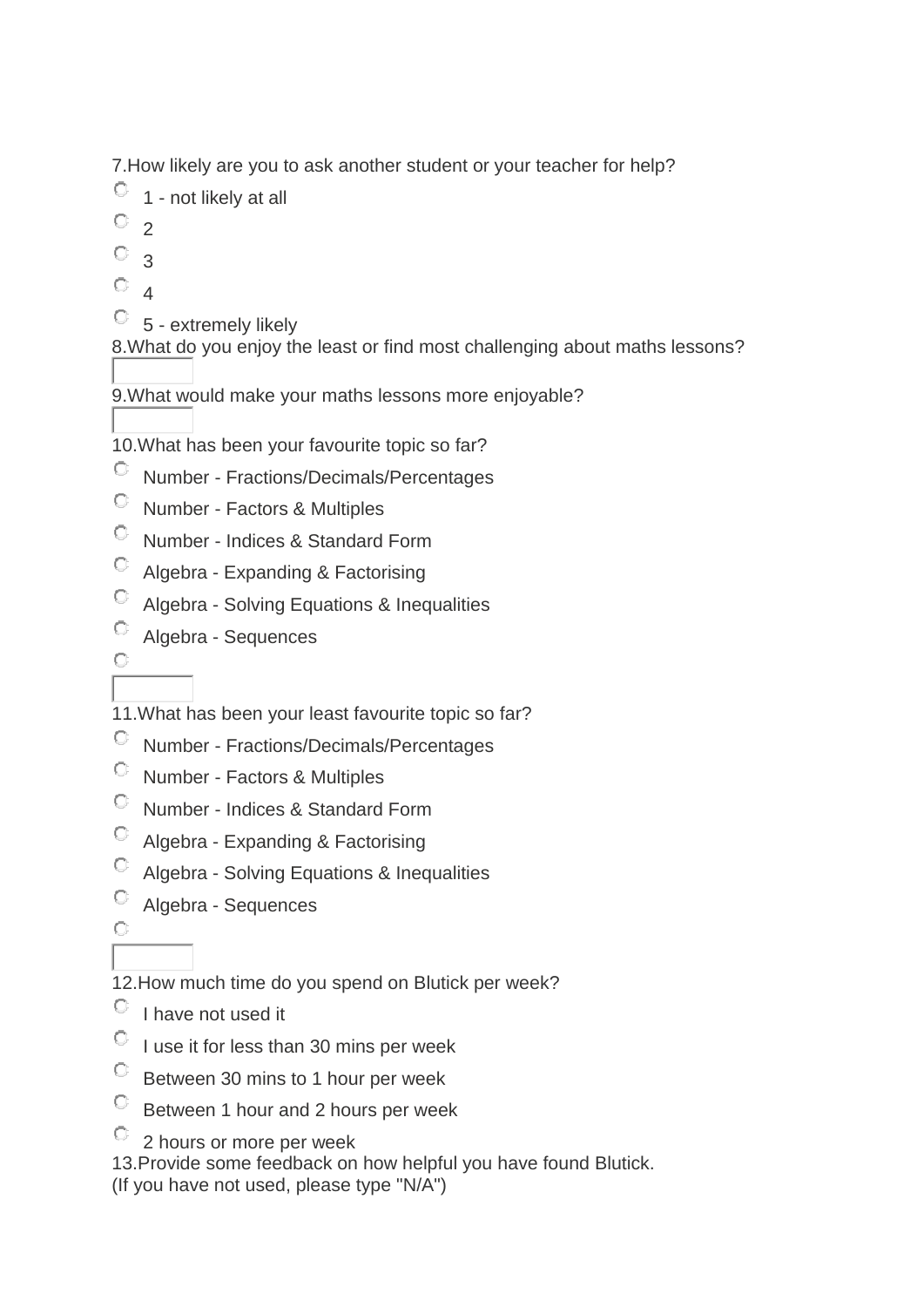

14.Your teachers want to hear your ideas for making maths lessons better for you. Please write down your ideas here.



15.Please tick the top 3 things that you find most helpful:

- $\Box$ Personalised feedback
- $\Box$  The ability to go back and make changes
- $\Box$ Independent study (within lessons)
- $\Box$ Managing your own work
- $\Box$  Revision in your own time
- $\Box$ Feeling comfortable
- $\Box$